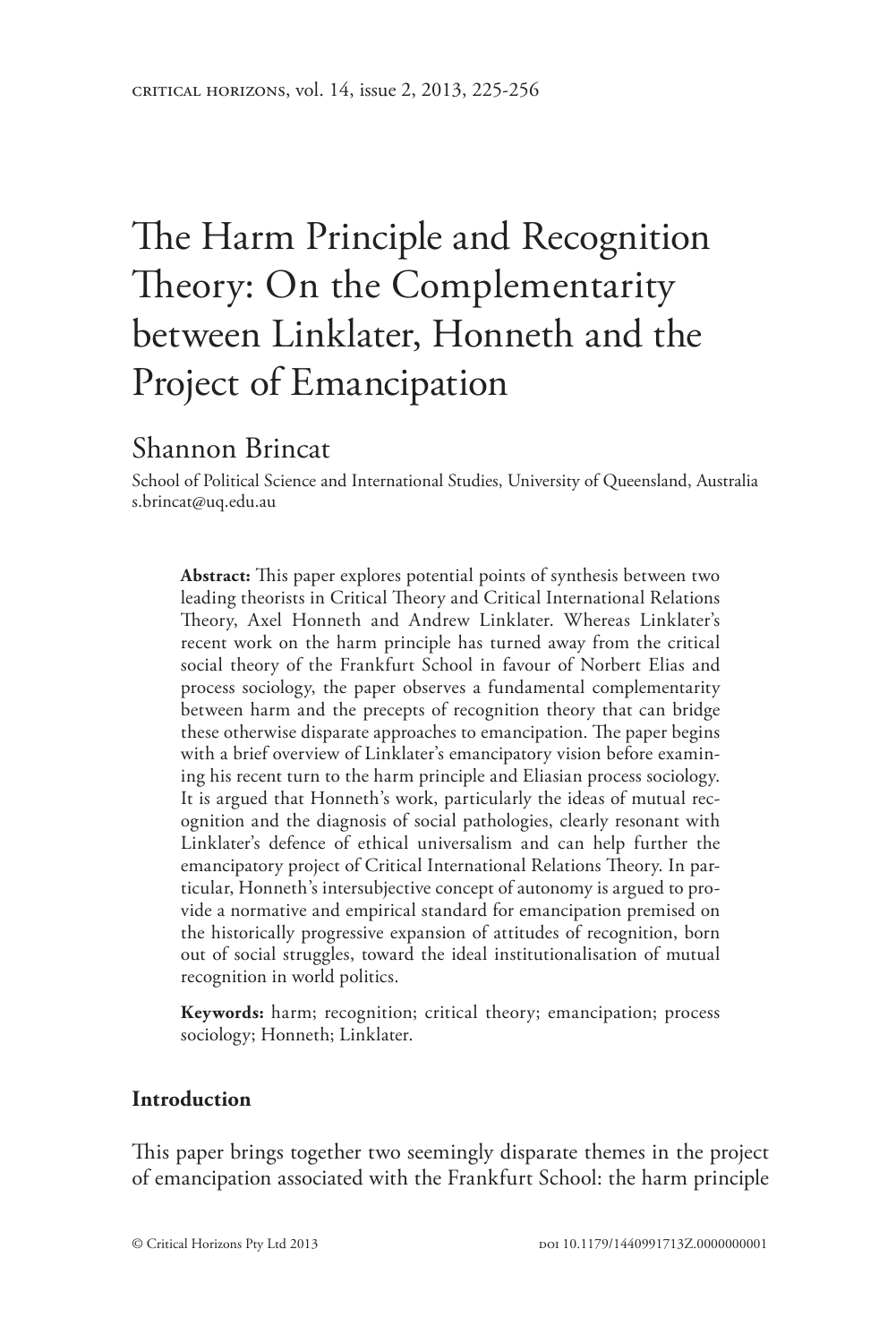and recognition theory. It explores these ideas as a potential point of synthesis between the work of Axel Honneth and Andrew Linklater as a complementary research agenda for the future direction of Critical Theory in world politics. While there have been two dominant trends in the Second and Third Generations of the Frankfurt School, the former led by Jürgen Habermas's theory of communicative action, the latter by Axel Honneth's refinement of Hegel's recognition theoretic framework, it is only the former that has had a substantial influence on the emancipatory vision of Linklater and Critical International Relations Theory. Yet Honneth's work, particularly the ideas of mutual recognition and the diagnosis of social pathologies, clearly resonant with Linklater's defence of ethical universalism and the expansion of moral community. Moreover, the precepts of recognition theory can help illuminate, at both psychological and sociological levels, some of the socio-historical processes that remain assumed but unspecified in Norbert Elias's process sociology that have been adopted in Linklater's study of the harm principle. In particular, Honneth's intersubjective concept of autonomy premised on the historically progressive expansion of processes of recognition through social struggle complements Linklater's concern with harm and provides a normative and empirical justification for the ideal institutionalisation of mutual recognition, and thus respect of the harm principle, in world politics.

This article begins with an overview of Linklater's contribution to Critical International Relations Theory before engaging with the harm principle and Elias's processes sociology. It is contended that what is surprising in Linklater's concerted focus on the reduction of harm in world politics, and his faithful reliance on Elias's anthropological history as the basis for these claims, is how little these reflections have taken into account the work of Honneth who is argued to offer complementary insights into this research agenda. The difficulty in sustaining this argument is that whereas Linklater makes little reference to Honneth or recognition theory, Honneth also makes scant reference to the field of International Relations.<sup>1</sup> Nevertheless, where there is analytical overlap between the two theorists relates to process sociology and it is by detailing the specific points of

<sup>1.</sup> Honneth discusses International Relations explicitly only in two papers. See A. Honneth, "Is Universalism a Moral Trap? The Presuppositions and Limits of a Politics of Human Rights", in J. Bohman and M. Lutz-Bachmann, *Perpetual Peace: Essays on Kant's Cosmopolitan Ideal* (Cambridge, MA: MIT Press, 1997), Chapter 5; A. Honneth, "Recognition between States: On the Moral Substrate of International Relations", in T. Lindemann and E. Ringmar (eds), *The International Politics of Recognition* (Boulder, CO: Paradigm Publishers, 2012), 25–38. This latter paper is not discussed at length because it is focused on state-to-state processes of recognition that are not the concern of this article.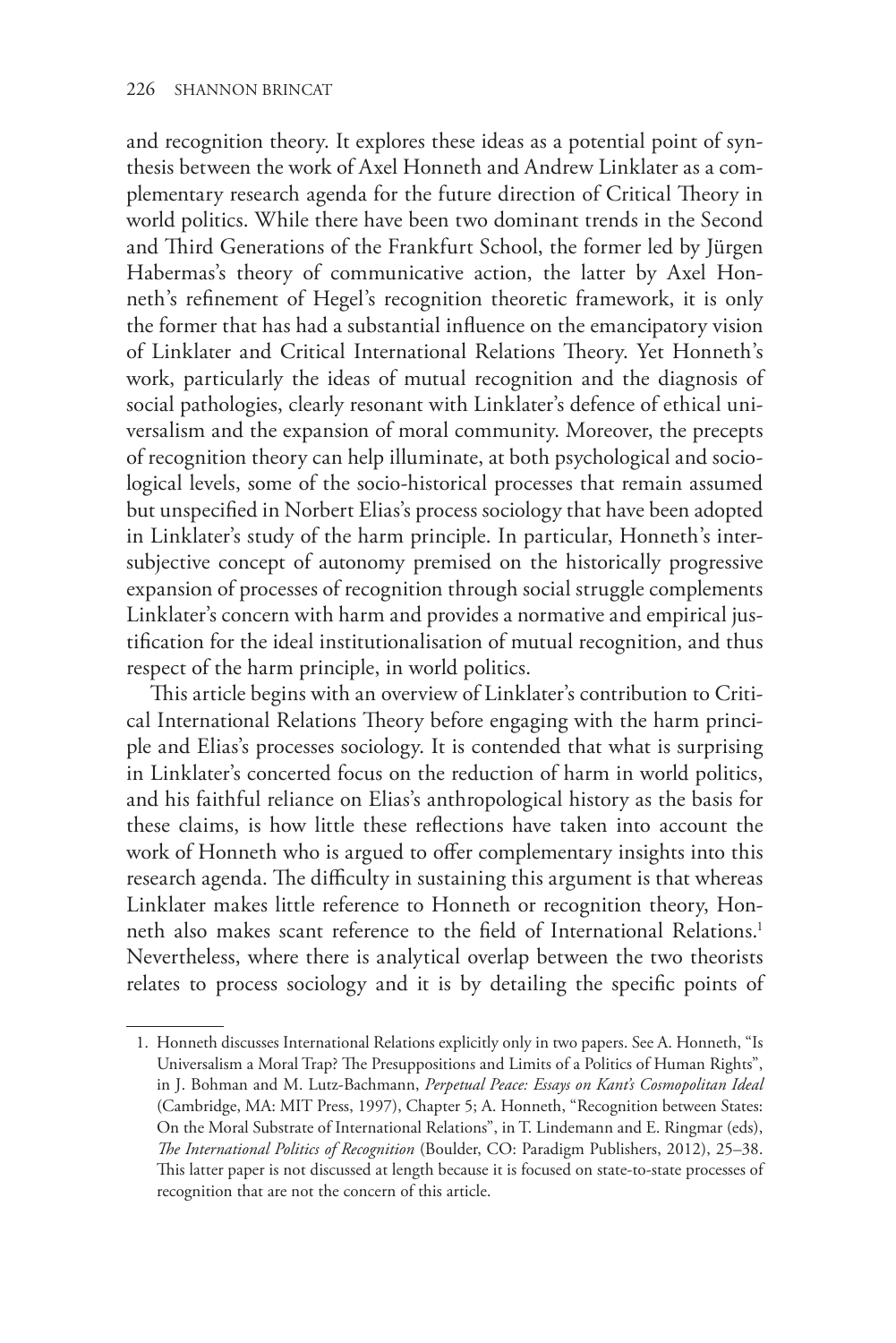synthesis and departure regarding this field that reveals the existence of a unique connection on the issue of human emancipation from which a joint research project can be advanced between Linklater and Honneth. The last part of the paper then engages with the question of how Honneth's work can advance the project of emancipation in Critical International Relations Theory. It reveals how Honneth's development of Hegel's recognition theoretic approach are not only foundational to any concept of harm but are broadly supportive of Linklater's express ideal of emancipation through the transformation of political community. Here, Honneth's intersubjective concept of autonomy is argued to provide a normative and empirical standard for emancipation premised on the historically progressive expansion of attitudes of recognition born out of social struggle that can further the emancipatory project of Critical International Relations Theory.

## *A brief overview of Linklater's move to the harm principle*

Marx and Kant, with their respective visions of a universal association and expansive moral community, have remained the "two great luminaries"<sup>2</sup> for Linklater. By deliberately meshing these interests with the dialectical methods of the Frankfurt School, Linklater has been able to build upon the rich legacy of Critical Theory to examine the actual, potential, and latent contradictions in world politics that he hopes may give rise to a cosmopolitan society in which there is a "higher level of autonomy".3 With this imperative of the ethical transformation of world politics firmly in view, his earlier work has been called a "ground clearing exercise" helping to establish a philosophical defense of ethical universalism that could offer the justification for the formation of cosmopolitan political community.4 Linklater's work has been marked by a consistency of focus regarding human emancipation through the moral progress of humanity conceived of as a dual process involving the end of any moral distinction between citizens and outsiders, and, the implementation of principles that

<sup>2.</sup> A. Linklater, "Citizenship, Community and Harm in World Politics", in S. Brincat, L. Lima and J. Nunes, *Critical Theory in International Relations and Security Studies: Interviews and Reflections* (London: Routledge, 2011), (forthcoming), 8; A. Linklater, *Men and Citizens in the Theory of International Relations* (London: Macmillan, 1982), 205.

<sup>3.</sup> A. Linklater, *Beyond Realism and Marxism: Critical Theory and International Relations* (London: Macmillan Press, London, 1990), 22.

<sup>4.</sup> See M. Hoffman, "Restructuring, reconstruction, reinscription, rearticulation: four voices in critical international theory", *Millennium: Journal of International Studies* 20, no. 2 (1991), 173; M. Griffiths, *Fifty Key Thinkers in International Relations* (New York: Routledge, 1999), 138–43.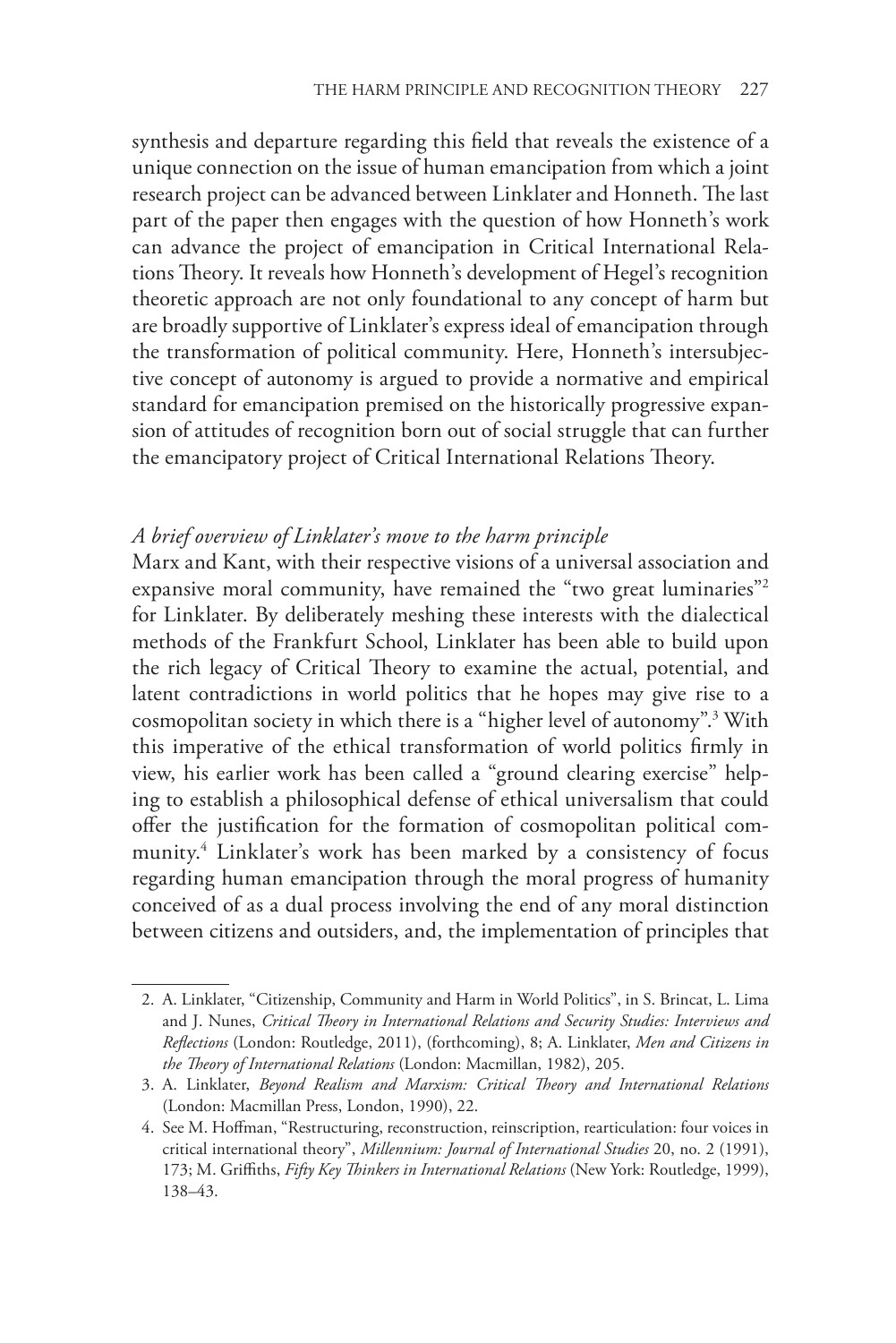treat citizens and non-citizens as moral equals.5 Linklater has looked to the possibility for the development of post-sovereign and dialogic forms of cosmopolitan community that may embody the Habermasian ideal of discourse ethics and, more recently, to a concerted focus on the harm principle through Elias's process sociology. Linklater's unique contribution is his examination of the impact of global processes on emancipation through a "commitment to thinking about the human species and the planet in its entirety" that offers a significant advance on the critical social theory of the early Frankfurt School.6 Yet because inquiries into methodology, philosophy of the social sciences, and communicative action have outpaced empirical analysis in Critical Theory, Linklater has since focused his energies on developing a sociology of International Relations rather than pursuing the ethico-philosophical concerns that animated his earlier research. It is argued that in turning to these sociological concerns Linklater did not need to relinquish his focus on the Frankfurt School in favour of Eliasian process sociology but could have located in Honneth's thought the basis for a complementary critical sociology.

Whereas the Habermasian approach to Critical Theory concerned with communicative action and the promotion of discourse ethics has had a large influence in International Relations theory – particularly within the context of the Fourth Debate, the normative turn and the critique of positivism in International Relations theory – the Honnethian current is as yet to have been picked up by the disciplinary mainstream in equal regard.7 This should not be seen as insinuating that Honneth's critical social theory has been entirely absent<sup>8</sup> but rather to highlight that under the shadow

<sup>5.</sup> A. Linklater, "A Postscript on Habermas and Foucault", in *Men and Citizens in the Theory of International Politics*, Second Edition (London: Macmillan, 1990), 208. For an example of his consistency, see his course syllabus at Monash University in the early 1990s which showed, even at this time, the outline of his entire research project that he has continued to the present day. I thank Richard Shapcott for a discussion on this point. See A. Linklater, "Course Outline" (Monash University, December 1991).

<sup>6.</sup> Linklater, *Beyond Realism and Marxism*, 8–10; A. Linklater, "Citizenship and Sovereignty in the Post-Westphalian State", (Paper presented at Faculty of Arts, Deakin University, Toorak, 6 April 1995), 6; A. Linklater, "New Directions in International Relations Theory", in *New Horizons in Politics, Essays with an Australian Focus*, H.V. Emy and A. Linklater (eds) (Allen & Unwin, Sydney, 1990), 107.

<sup>7.</sup> For a review of Habermas's reception in International Relations see T. Diez and J. Steans, "A useful dialogue? Habermas and International Relations", *Review of International Studies* 31, no. 1 (2005), 127–40. For a strong endorsement of Habermas's importance in International Relations see J. Haacke, "Theory and Praxis in International Relations: Habermas, Self-Reflection, Rational Argumentation*", Millennium: Journal of International Studies* 25 no. 2 (1996), 255–89.

<sup>8.</sup> For examples see Jürgen Haacke, "The Frankfurt School and International Relations" on the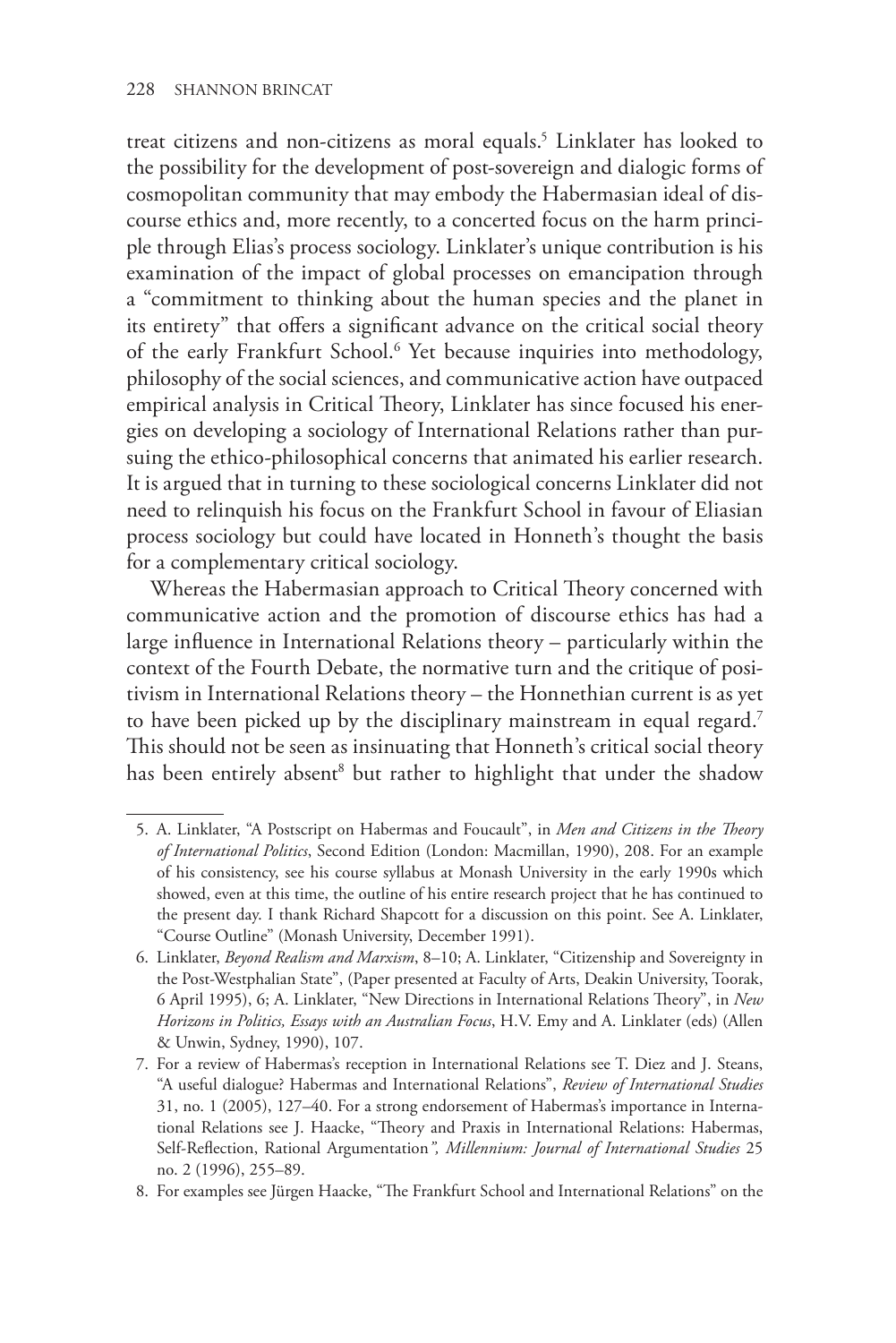cast by Habermas's legacy that Honneth's work has been unnecessarily dimmed. This lack of engagement with recognition theory is particularly pronounced in the work Linklater who has instead adapted Habermas's communicative theory in his unique conception of the "triple transformation" and development of dialogic communities in world politics. With such a unique research interest that had drawn heavily from the Frankfurt School previously, it is curious that Linklater has since chosen to disengage from the more recent developments in its Third Generation in favour of the process sociology of Norbert Elias. This change in theoretical direction seems anomalous because while Habermas and Honneth have both resisted the "Frankfurt School" label in order to not give the impression of a continuous research program, $^9$  they nevertheless share a number of methodological and normative commitments concerning the possibilities for an emancipatory politics in the conditions of modernity. Haacke has rightly questioned any supposed "break" between Habermas and Honneth, for as Honneth has himself repeatedly claimed, his project builds explicitly on the Habermasian framework by offering a refinement of Habermas's concept of communicative action. At the same time, Habermas's discourse ethics presupposes the structure of mutual recognition and his defence of individual rights is compatible with Honneth's emphasis on collective struggles for recognition. Above all, each share the vision of an emancipatory politics tended toward safeguarding undistorted forms of intersubjectivity that is based, at least in part, on universalistic principles that clearly resonate with Linklater's own defence of ethical universalism.

I must forego a detailed engagement with Linklater's work to instead concentrate on the theme of his current project, The Problem of Harm in World Politics, and its intersection with recognition theory. This threevolume series is principally concerned with the reduction of harm done to others in the international community that demonstrates the capacity for collective social learning and the potential for moral development in world politics. Yet there is marked degree of continuity throughout these shifts, despite the seeming separation in subject matter. For Linklater, it was those passages in Marx's The German Ideology that had emphasised the

centrality of recognition", *Review of International Studies* 31 no. 1 (2005), 181–94; V. Heins, "Realising Honneth: redistribution, recognition, and global justice", *Journal of Global Ethics* 4 no. 2 (2005), 141–53; T. Lindemann, E. Ringmar (eds), *The International Politics of Recognition The International Politics of Recognition* (Boulder, CO: Paradigm Publishers, 2012); M. Weber, "Hegel Beyond the State? Left-Hegelian Thought and Global Politics" (presented at the ISA Annual Convention, Chicago, 2007).

<sup>9.</sup> J. Anderson, "The 'Third Generation' of the Frankfurt School", *Intellectual History Newsletter* 22 (2000), 2, 13.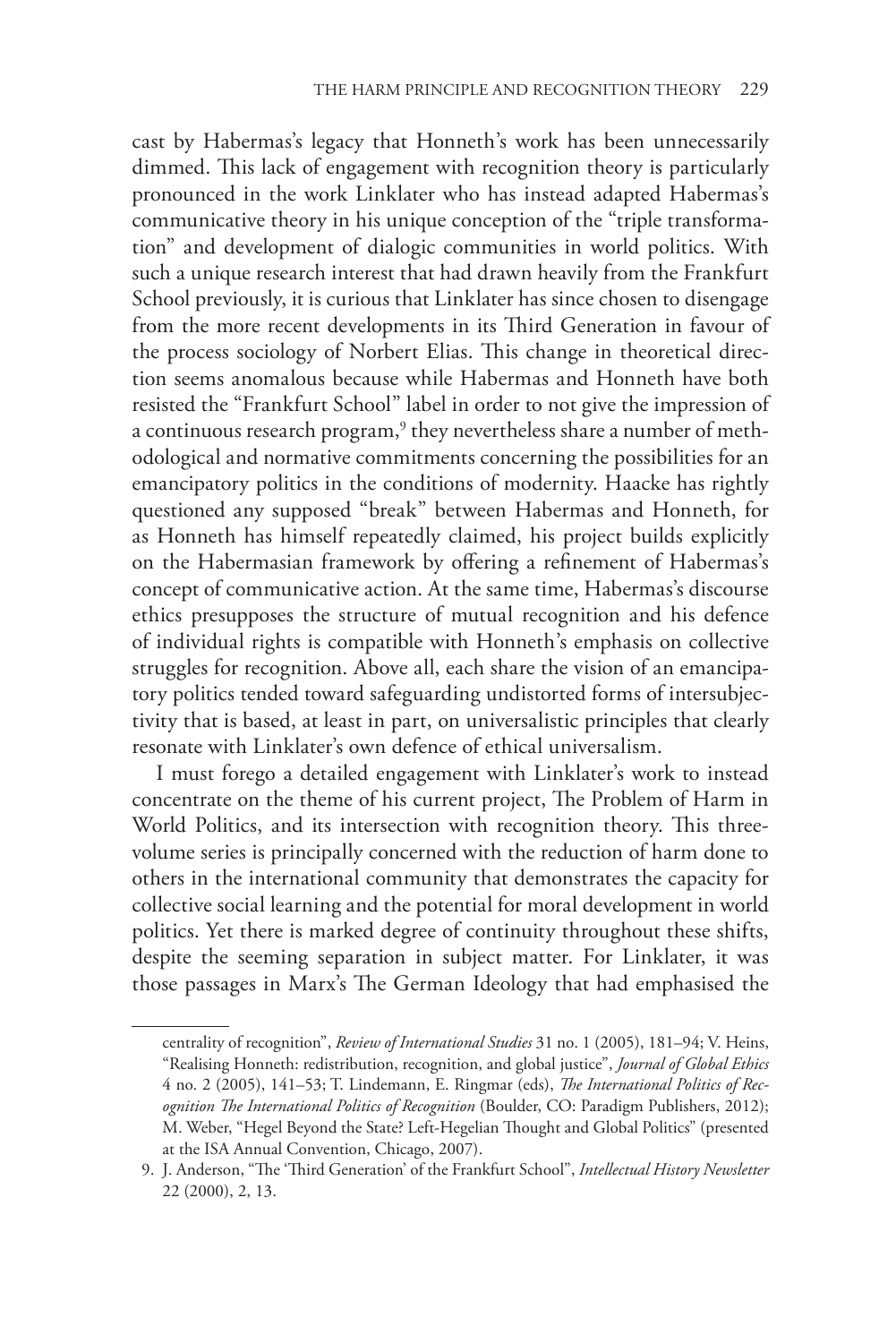importance of widening the scope of "emotional identification to embrace the whole species" that led to his examination of the emancipatory potential in the harm principle. It was only the discovery of Elias's process sociology however, particularly his thesis in The Germans that the civilising process placed restraints on people so that they did not demean, injure and in other ways harm each other, that offered a sociological method for Linklater to compare civilising processes in various forms of world political organisation.10 Weil's findings that emotional responses to the suffering of others were automatic or hardwired into the human psyche and Nussbaum's observation that our biology and common circumstances had led to shared "emotional repertoires", invited Linklater to consider the certain ethical potentialities that have long been immanent within our "universal vocabulary of moral emotions".11

For Linklater, cultures throughout history have agreed to certain duties toward others as shown in attempts to protect the vulnerable in war and the modern consensus against slavery and apartheid. For him, such commitments rest "on nothing other than a sense of common humanity" because even though groups are "wildly different" (Rorty) there exists shared moral obligations against harm.12 This was evidence of the human capacity or species-power to acquire sympathies that could be extended to distant strangers. Despite the importance of the harm principle for the potential development of moral relations in our external dealings, Linklater has found that no strand of social and political inquiry had yet been devoted to the investigation of harm.<sup>13</sup> The question however, is not necessarily the importance of the harm principle in the expansion of moral relations but rather whether in making harm the central concern of Critical International Relations Theory we are witnessing a retreat from Linklater's more positive accounts of emancipation – his vision of a future "global society … determined by freely chosen moral principles which further the autonomy

<sup>10.</sup> A. Linklater, "Citizenship, Community and Harm in World Politics", 1–2, 6, 16 citing Norbert Elias, *The Germans: Power Struggles and the Development of Habitus in the Nineteenth and Twentieth Centuries* (Cambridge: Polity Press 1996), 31.

<sup>11.</sup> A. Linklater, "Towards a sociology of global morals with an 'emancipatory intent'", *Review of International Studies* 21, no. 1 (2007), 138, citing S. Weil, *The Need for Roots: Prelude to a Declaration of Duties Towards Mankind* (London: Routledge and Kegan Paul, 1952) and M. Nussbaum, *Upheavals of Thought: The Intelligence of Emotions* (Cambridge: Cambridge University Press, 2001), 169.

<sup>12.</sup> A. Linklater, *The Transformation of Political Community* (Columbia: University of South Carolina, 1998), 87.

<sup>13.</sup> Linklater, "Towards a sociology of global morals with an 'emancipatory intent'", 140; Linklater, "Citizenship, Community and Harm in World Politics", 16.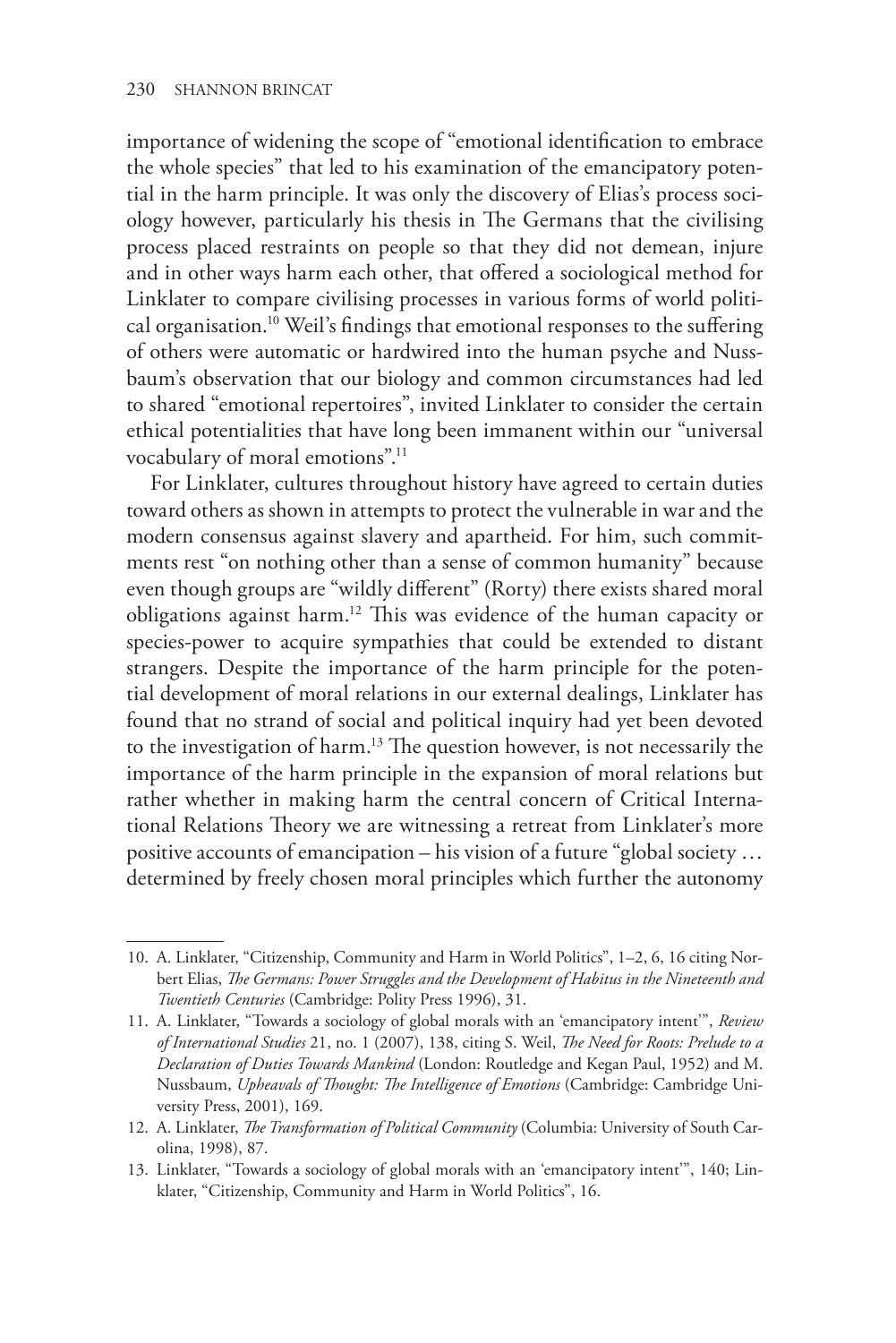of all human beings"14 – to one concerned with the far more limited, negative, aspiration for the reduction of harm?

## *On the harm principle*

It is telling that Linklater begins with an account of Jainism that highlights the difficulties in positioning the harm principle as the focal point for a critical theory of International Relations.<sup>15</sup> Jain monks reputedly wear masks, strain their drinking water, and gently sweep the ground in front of them as they walk so as to 'do no harm' to any living thing – a practice whose devotion, while endearing, reveals a certain fanaticism underlying such an attempts to actualise the harm principle in all of one's actions. The compulsion behind the harm principle leads inexorably toward an absolutist or puritanical conception that would culminate in a form of pathological behaviourism focused on "self-restraint" and "self-limitation".16 The task would be exacting and ongoing, involving the highest form of self-reflexivity at all times – and yet one could always be considered doing harm to someone or something as dependent on one's relative perspective. Consider, for instance, the millions of bacterial cells living and dying on the body of the Jain monk, or in their drinking water, and the veritable impossibility of actively upholding the harm principle accordingly. The example may be an exaggerated one but it does reveal that the principle of harm raises an impossible and therefore myopic standard for human ethics.<sup>17</sup>

In distinction to the radicalism of the Jainists, the mediate position regarding the harm principle has been long held by liberal theory – with Mills being the exemplar, though he was unable to balance the duty of harm with liberty successfully.<sup>18</sup> As is well-known, the Millsian conception maintains that one can do whatever one wishes so long as it does not harm the pursuit of freedom of others and yet, as Linklater has noted, the question then becomes balancing between the right to liberty and the

<sup>14.</sup> Linklater, *The Transformation of Political Community*, 22.

<sup>15.</sup> See A. Linklater, "Introduction", *The Problem of Harm in World Politics: Theoretical Investigations* (Cambridge: Cambridge University Press, 2011), vol. I, 1–39.

<sup>16.</sup> Linklater, "Citizenship, Community and Harm in World Politics", 18.

<sup>17.</sup> Such acts then are largely symbolic, more concerned with fulfilling one's intentionality rather than real outcomes of not harming other living things. Such behaviour reflects the catharsis or deflection of a particular moral neurosis through ritualistic acts of sweeping, straining and so on.

<sup>18.</sup> See J. S. Mill, *Autobiography*, (London: Penguin, 1990), Part V.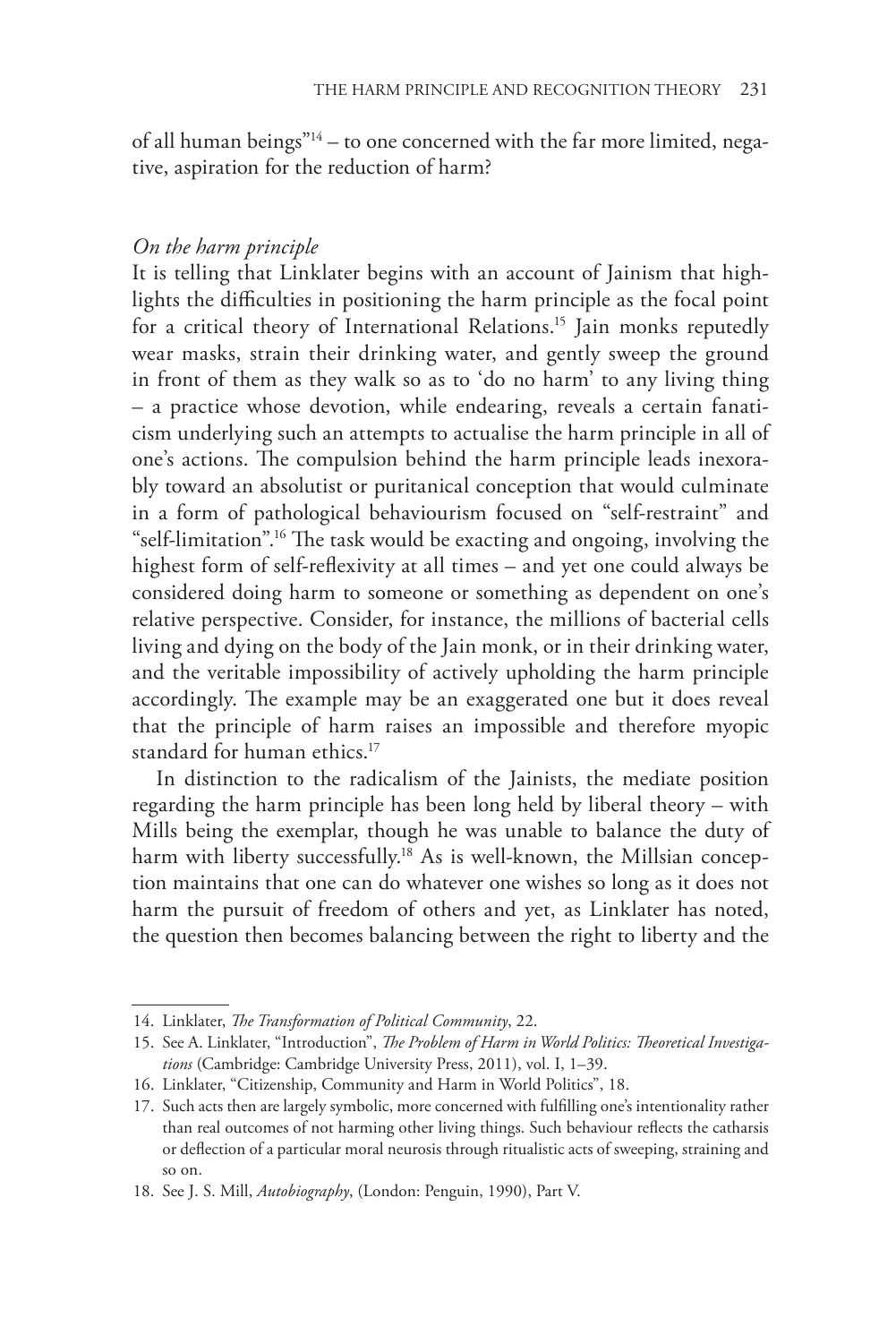duty to avoid harming others.<sup>19</sup> The perennial problem facing the liberal tradition is that the harm principle suffers great difficulty in the realm of applied ethics. This is compounded by the complexities of the real world problems in International Relations that, like all ethical dilemmas, are open to context and cultural interpretation – does the capitalist harm the worker by employing them and thus paying for their livelihood and yet at the same time extracting their surplus labour? Is the village fisherman who takes small quantities of a protected species equally culpable as the industrialised fishing fleet for harming disappearing fish-stocks and the duties owed to future generations? The liberal interpretation of the harm principle cannot guide us in these questions and, in the end, merely offers a rhetorical means for justifying its own individualist conception of liberty precisely because it ties its understanding of harm to its a priori doctrine of voluntarism.

Linklater is fully conscious of these limitations regarding the harm principle. For him, it is fundamental to not "claim too much" of the harm principle so that it somehow covers "the whole of morality", nor "so little" that it means "simply refraining from various forms of violent and nonviolent harm".20 He links this qualification with an historical assessment of the standing of the harm principle taken from Elias that suggests that in terms of the moral learning of the species, humanity may still be in its prehistory, that "modern humans are still at the beginning of what may be a long collective learning process".21 This highlights the crucial synthesis of Kantian, Marxian, Habermasian, and now Eliasian themes in Linklater's thought that brings to the fore two issues related to the harm principle in world history. Firstly, the moral under-development of humanity in regards to the standard of the harm principle and, secondly, the human capacity for moral learning that suggests the possibility for the realisation of the harm principle in global relations sometime in the future. This has clear synergies with the Kantian mantra of the potential for moral progress.22 How the harm principle has been reflected throughout human history has thereby replaced Linklater's earlier heuristic of the "scale of

<sup>19.</sup> See J. S. Mill, *On Liberty*, (Library of Liberal Arts Edition, London: Macmillan, 1956), 13; Linklater, "Citizenship, Community and Harm in World Politics", 18–19.

<sup>20.</sup> Linklater, "Citizenship, Community and Harm in World Politics", 18.

<sup>21.</sup> Linklater, "Citizenship, Community and Harm in World Politics", 22; A. Linklater, "Introduction", *The Problem of Harm in World Politics*, vol. I, 18, 32.

<sup>22.</sup> See I. Kant, "The Contest of the Faculties: 'Is the Human Race Continually Improving?'", in Kant: Political Writings, H. S. Reiss( ed.) (Cambridge: Cambridge University Press, 1991), 177–91.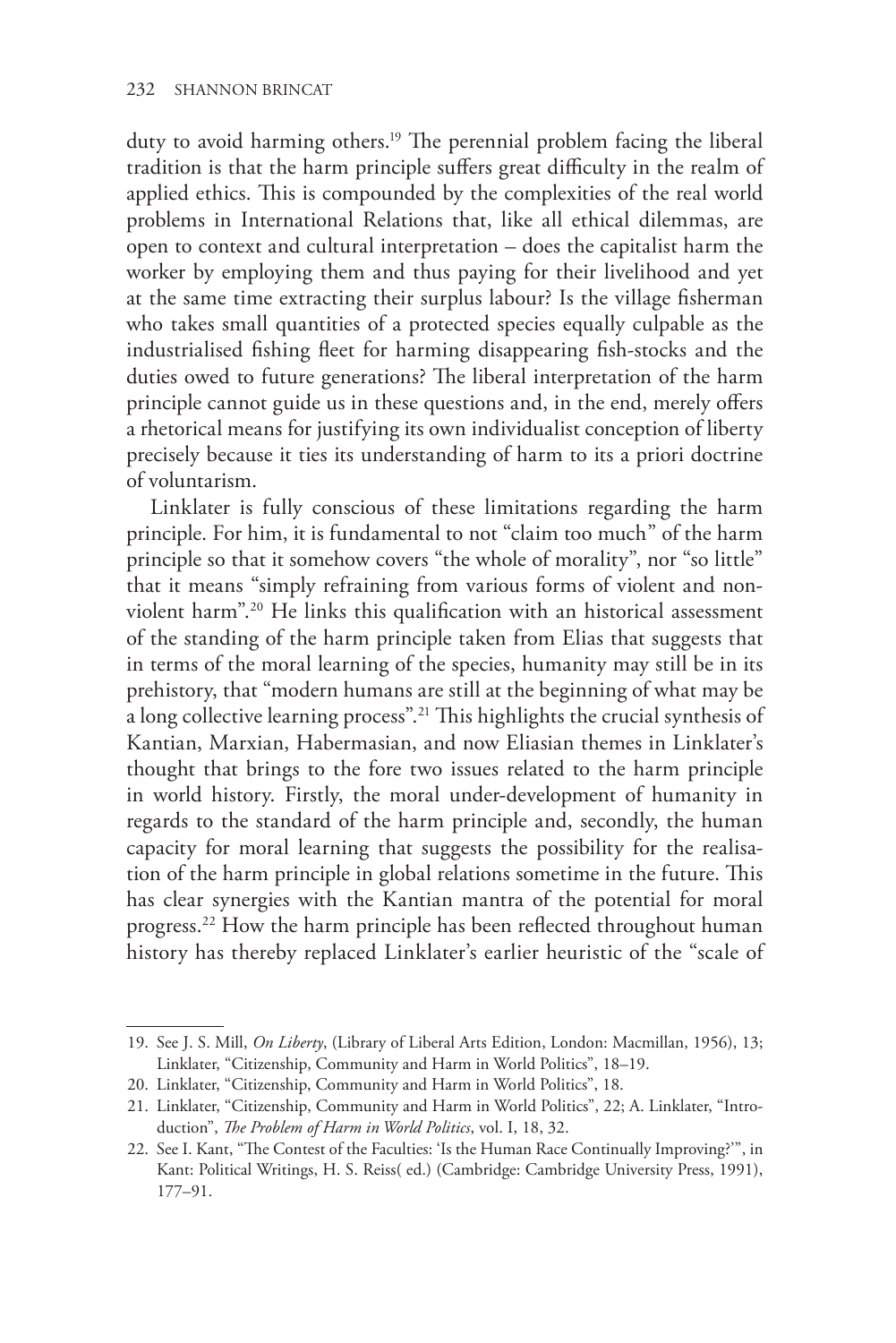forms" borrowed from Collingwood<sup>23</sup> because it illustrates forms of collective learning located in the advancement of harm conventions in human history. As he writes, "[a]midst the differences [between peoples and states] there are certain shared vulnerabilities and common aversions to pain and suffering that can provide the basis for advances in learning how to live together more amicably". Most social systems recognise the contribution that the principle of harm has for the development of relations of coexistence, something that not only confirms an "overlapping global moral consensus on the virtues of a harm principle" already exists but which can be furthered in world politics.<sup>24</sup>

For Linklater, the themes of emancipation that had run through Critical Theory were now seen as being "carried forward" in Eliasian process sociology "without the partisanship" of its earlier Marxian and Frankfurt School forms, and with a more "comprehensive analysis of long-term patterns of change".25 Linklater connected Fromm's contribution to psychoanalysis, Adorno's notion of injurability, and Horkheimer's philosophical reflections on suffering as foreshadowing the placement of vulnerability as central to emancipation. Here, it is the recognition not only of our own individual aversion to suffering but of our shared human vulnerabilities to such suffering that is believed to provide the impetus for moral development towards more amicable or civilised relations through the harm principle. Interesting then, is the absence of Honneth's work on the same topic, without which Linklater cannot account for the recognitive acts implicit within the civilising process and upon which the normative potential of the harm principle is fundamentally reliant. Without the mutual recognition of our shared ability to suffer or to be harmed, the harm principle remains an extraneous type of moralism rather than an ethical duty that is shared precisely because we recognise this unique capacity in all others. Arguably, it is only by combining Eliasian process sociology with Honneth's recognition theoretic that could offer the holistic account necessary to ground the philosophical, empirical and sociological of Linklater's project of emancipation.

But first let us examine how Linklater views the emancipatory potential of the harm principle. Linklater positions the harm principle within a possibilist dialectic. That is, he regards the potential for its expansion

<sup>23.</sup> A. Linklater, "Citizenship, Community and Harm in World Politics", 22, Footnote 43 citing R. G. Collingwood, *An Essay on Philosophical Method* (Oxford: Oxford University Press, 2005), 54–60.

<sup>24.</sup> Linklater, "Citizenship, Community and Harm in World Politics", 22–23; Linklater, "Introduction", *The Problem of Harm in World Politics*, vol. I, 23–24, 34.

<sup>25.</sup> Linklater, "Citizenship, Community and Harm in World Politics", 6–7, 9.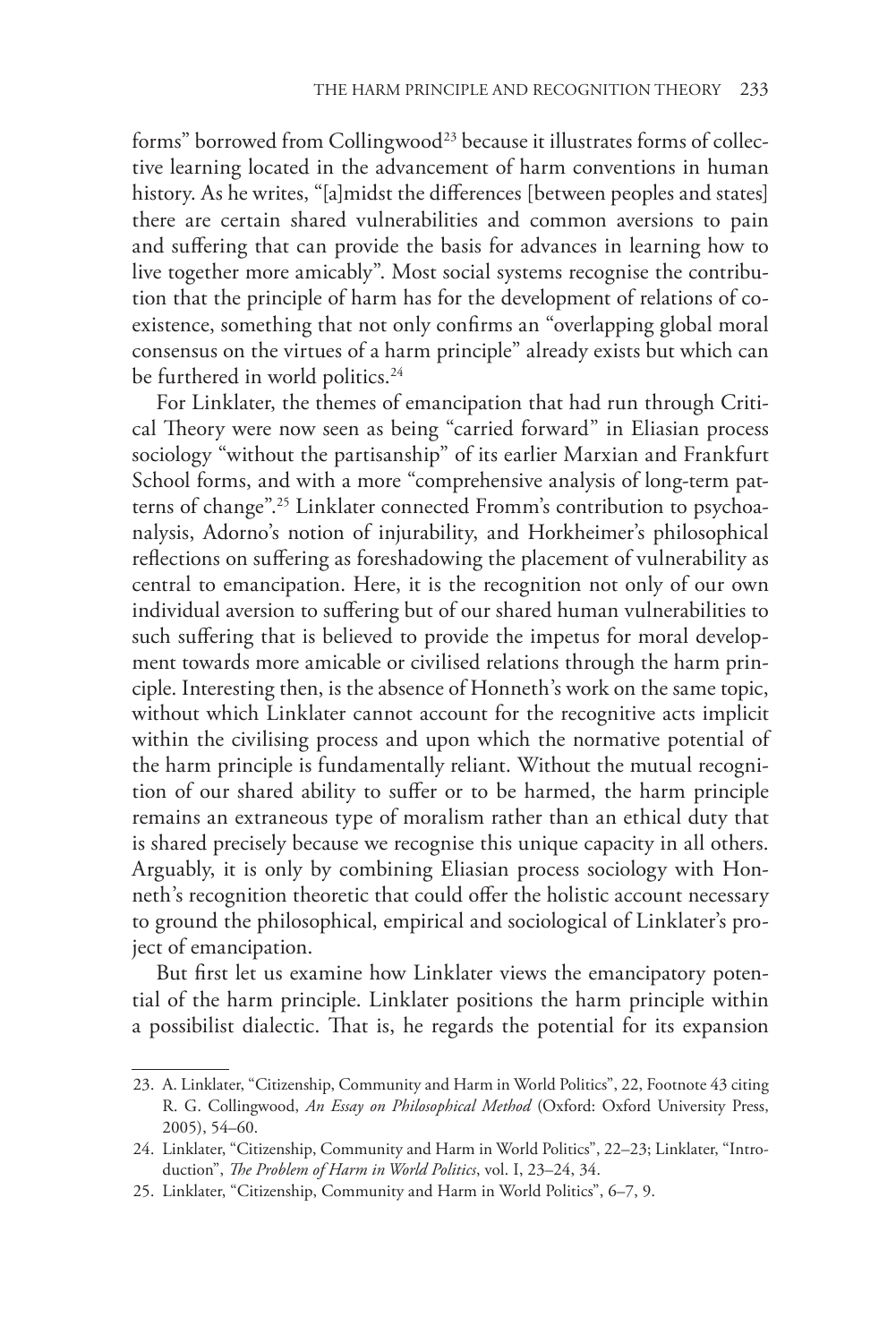alongside its potential for regression and notes that "the capacity to harm more and more people over greater distances in more and more destructive ways has run ahead of the capacity to curb that power". This is inline with Elias's own assessment that civilising and decivilising process develop in tandem.26 Nevertheless, it is the optimistic side that Linklater wishes to emphasise and he insists that the negative obligation to not injure others has "radical implications".<sup>27</sup> Here, the negative obligations raised by the harm principle are said to not stand alone but imply some positive obligations – precisely what obligations and how far they extend is left undetermined by Linklater who refers the matter to future philosophical debate (his own next two volumes may address precisely these issues).28 Linklater's reference to Feinberg's Harm to Others which argued that the obligation to avoid harm extended from the more obvious proscriptions as killing, assault etc., to the positive duty to rescue (when there is no serious risk to the rescuer), or Pogge's World Poverty and Human Rights that argued the negative obligation to avoid harm generated a positive responsibility to dismantle those "global coercive regimes" that disadvantaged the global poor, offer possible areas of development.<sup>29</sup> But it is precisely these very thorny questions that set the normative agenda that we can expect from the harm principle. On the one hand, if we are left only with negative obligations to "do no harm" we come from a tradition of 'Critical Theory' concerned with human emancipation to a liberal project concerned with mere (formal) civil protections. On the other, if we proceed to some (nondefined) positive obligations derived under an applied ethic of the harm principle then we are looking toward the advancement of a type of 'Critical Theory' with specific ethical content that can be developed, modified and publicly debated accordingly. It is unsatisfactory then to fall back on the observation that "an overlapping global moral consensus" on the harm principle exists in world politics because this replaces a Critical Theory concerned with the enhancement of historical processes of emancipation to one concerned with drawing a sociological history of the moral structures existent in world politics – a move in which the connection with an emancipatory politics diminishes accordingly.

<sup>26.</sup> Linklater, "Introduction", *The Problem of Harm in World Politics*, vol. I, 18 and 32; Linklater, "Citizenship, Community and Harm in World Politics", 23–24.

<sup>27.</sup> A. Linklater, "Public Spheres and Civilizing Processes", *Theory, Culture and Society* 24 no. 4 (2007), 31–37.

<sup>28.</sup> inklater, "Citizenship, Community and Harm in World Politics", 17–18.

<sup>29.</sup> Linklater, "Citizenship, Community and Harm in World Politics", 17; J. Feinberg, *Harm to Others: The Moral Limits of the Criminal Law* (Oxford: Oxford University Press, 1984); T. Pogge, *World Poverty and Human Rights*, Second Edition (Cambridge: Polity Press, 2008).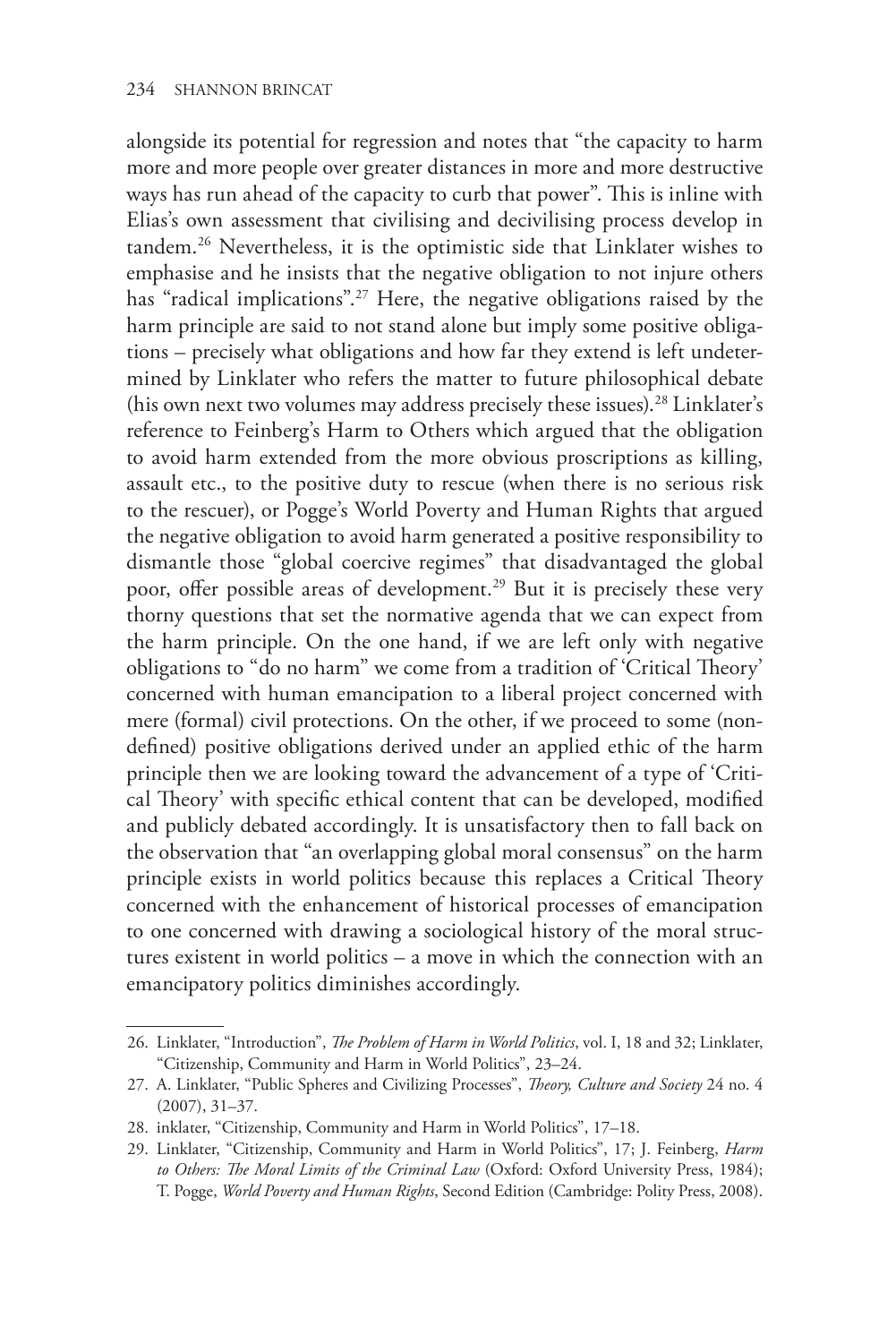Nevertheless, there are two ways in which the harm principle leads to an optimistic social theory of emancipation in Linklater's thought. The first is Habermas's notion of decentration which Linklater understands as the "standing back from one's own community" to look at how its behaviour seems to those "outsiders who are affected by it". This requires a high order of self-reflexivity in society, "a sense of unease about how exactly one's community should behave towards the wider world" that is considered necessary for the development of wider solidarities.30 The second is Elias's concept of detachment which specifies the extent to which individual members can "see" their community from the "outside" and detach themselves from preconceived political positions. While this skill of detachment is recognised as something difficult to develop (and yet precisely how this complex social ability is achieved remains unspecified), it is considered integral to the moral development of societies and thus the entire weight of argument placed on the emancipatory potential inherent to the harm principle. Detachment is not strictly a moral behavioural trait however, but rather an anthropological or evolutionary development that Elias referred to as having "survival value" for the species. Detachment made it possible for societies to adapt to new circumstances, new relations and new civilisational encounters – such as those demanded by the high levels of 'globalised' interconnectedness in world politics today – in a reflexive way that meant that violent outbreaks in these engagements were less likely to occur.31 The relation between socio-structural (sociogenetic) and psychological developments (psychogenetic) processes indicated that all societies possessed "civilising processes" in some form.32 That is, for Elias all societies possessed civilising processes because all societies must train their young to follow relevant social norms and basic principles of social interaction in order to tame aggressive impulses necessary to protect all members of society from serious harm. The civilising process entailed the study of how the increasing interdependency of people led to new rules of etiquette/ manners and to the development of other civil obligations so that expanding social relations could remain amicable and peaceful.<sup>33</sup>

<sup>30.</sup> Linklater, *The Transformation of Political Community*, Chapter 3; Linklater, "Citizenship, Community and Harm in World Politics", 10.

<sup>31.</sup> Linklater, "Citizenship, Community and Harm in World Politics", 20, 13, 10–11; N. Elias, *Involvement and Detachment* (Dublin: University College Dublin Press, 2007).

<sup>32.</sup> Linklater, "Introduction", *The Problem of Harm in World Politics*, vol. I, 30.

<sup>33.</sup> Linklater, "Citizenship, Community and Harm in World Politics"; 13, Elias, *The Germans*, 31; N. Elias, *The Civilizing Process: The History of Manners* (Oxford: Blackwell, 1969), vol. I; N. Elias, *The Civilizing Process: State Formation and Civilization* (Oxford: Blackwell, 1982), vol. II.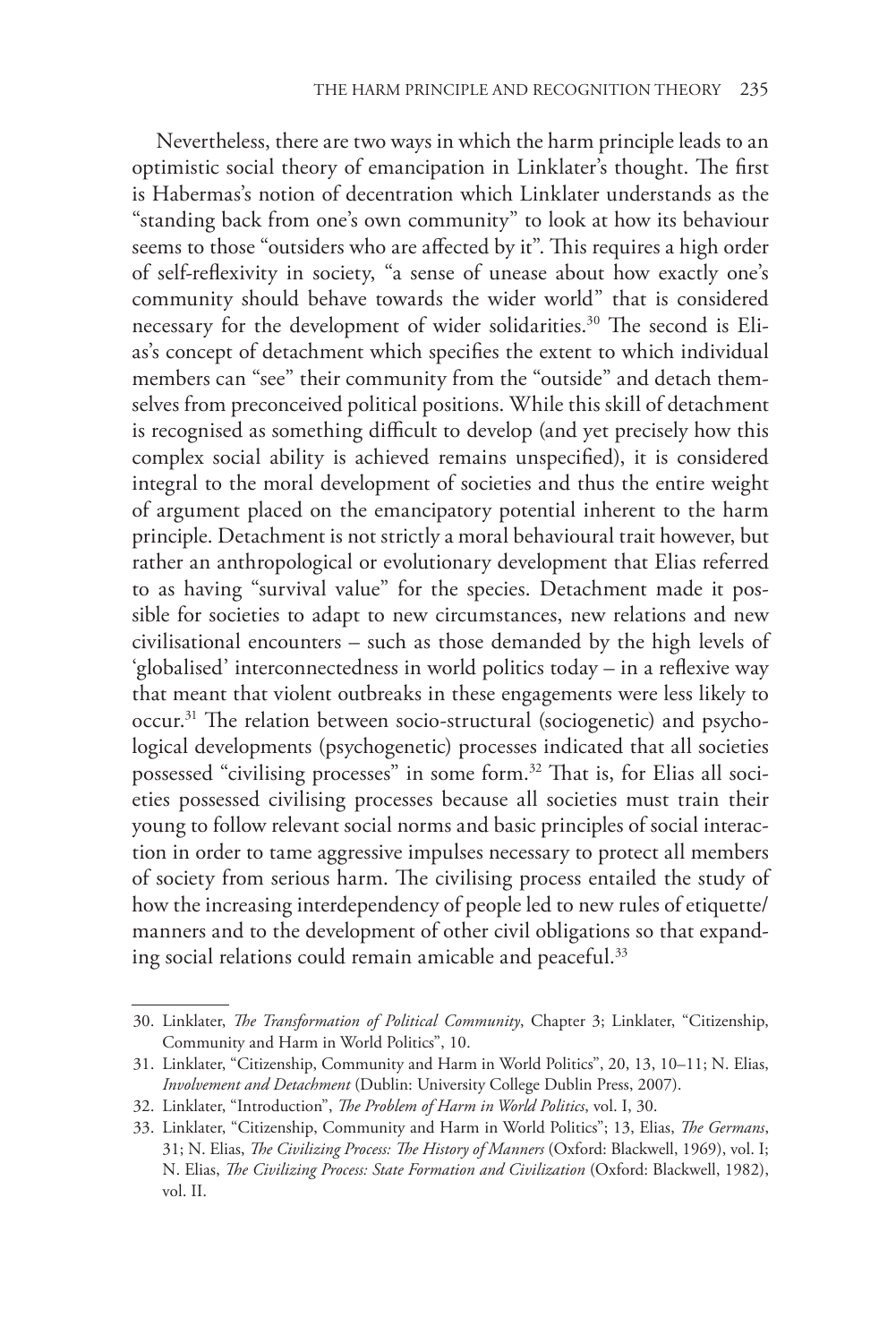This process was also potentially developmental or cumulative. A key example was Elias's observation of the growing distaste for public and private acts of violence in fifteenth century Western Europe. This growing distaste continued, with obvious setbacks and reversals, toward the emergence of moral concerns regarding civilian suffering and the ill-treatment of prisoners of war that reflected a "lower acceptability of violence" as something now central to the modern civilising process. This raises the obvious questions of how far societies drawn closer together through modernity, interdependency and 'globalisation' now adapt to such changes by creating new normative frameworks attuned to "each others' interests and beliefs". The speculative point – and the promise of the harm principle for a politics of emancipation then – is whether a humanity divided by the state-system, threatened by nuclear weaponry and facing environmental collapse, but also a humanity possessing enhanced relations of interconnectedness through patterns of globalisation, had "better prospects than past international systems [for] solving the problems associated with the ambiguities of historical development by institutionalising cosmopolitan principles and practices".<sup>34</sup> This should not be mistaken as some linear ascent toward "civilisation", for Elias or Linklater have never claimed evidence of progress in international history. Linklater even admitted that "at times, there is no significant difference between his [Elias's] position and the neo-realist position that the same patterns of conflict and competition have been repeated endlessly over the millennia". The difference between Elias and the ideology of realpolitik however, is that Elias did not suggest that the set-backs and regressions evident in history are signs of a human incapacity for pacifying its social relations. Rather, his analysis presented a certain ambivalence in its interpretation of the civilising process, particularly in his comments on the most recent phase of globalisation. Here, it was posited only that the "lengthening chains of interconnectedness" made "more people more aware than ever before of distant suffering", and thus the possibility that the "scope of emotional identification might yet extend beyond co-nationals". Elias's thesis was decidedly not one in which globalisation issued forth toward some guaranteed end of increased cosmopolitan sociality, or some farcical liberal democratic peace and the "end of history", but neither did it lead to a selfreplicating world of power politics or denigration to a war of all, against all. Rather, the pacification or "civilising" of world politics remained "an open question".35 This confirmed Linklater's earlier gestures to the "dark-side of

<sup>34.</sup> Linklater, "Introduction", *The Problem of Harm in World Politics*, vol. I, 27, 38 citing N. Elias, *Involvement and Detachment*, 67.

<sup>35.</sup> My emphasis added. Linklater, "Introduction", *The Problem of Harm in World Politics*, vol. I, 28.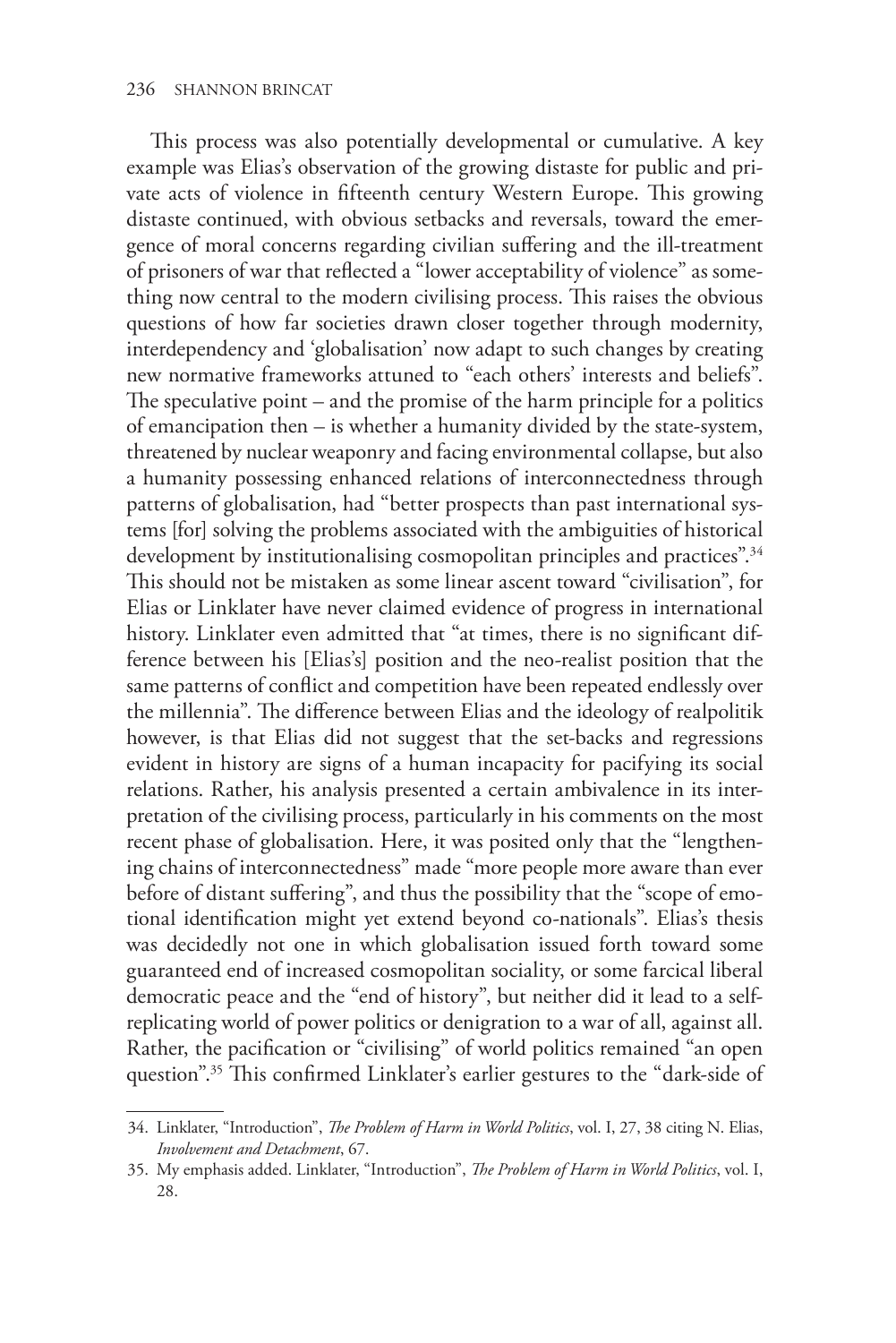modernity" – the extraordinary state powers for total warfare, genocide etc. – that paralleled Elias's assessment of the link between civilising processes and de-civilising processes that develop in tandem. Any radicalism within the harm principle is only a potentiality and Linklater conceded that the harm principle could not reconcile political differences regarding its interpretation or application so that, in the end, all that was concretely claimed was the historical existence of the harm principle in human relations, albeit one "still at an early phase of development".36

This brings in to clear view what is being lost in Linklater's turn away from the precepts of Critical Theory towards Eliasian process sociology. The limitation of Elias's work, and process sociology in general, is that it does not offer the methods to locate or recover the potentially progressive elements of the harm principle that is necessary to channel them to emancipatory ends. The process sociology of Elias is deliberately apolitical, as not only evidenced in the ambivalent way it views both the possibilities for progress and regression in civilisation but also because of deliberate vagaries in its normative vision. All we are left with in process sociology is a means to speculate on the question of the future direction of human sociality, or as Linklater expressed it; "whether the West's bequest to future generations will amount to little more than unprecedented levels of economic and technological interconnectedness – little more than global structural change without significant moral development", or possibly something more.<sup>37</sup> Elias's observation that balance of power systems represent the highest political structure to have evolved in response to the challenge of increased global interconnections, reveals the weakness in relying on his proscriptions for a 'critical' theory of International Relations. A re-statement of realist principles, tempered by the potential for moral progress, seems all that we can expect. For Linklater however, this is emancipatory because the "separate track-lines" of realism and utopianism can be brought together, whether the utopian element in International Relations (in the sense of Carr and Herz) can "actually be seen as essential for the preservation of the social system or for adapting it to deal with new challenges".<sup>38</sup> Yet Elias offers no form of immanent critique or dialectical analysis of this acute social, moral and political problem – something attributable to his concern with analysis over diagnosis and prognosis in sociology.39 Without a focus on dialectical immanence such an approach

<sup>36.</sup> Linklater, "Citizenship, Community and Harm in World Politics", 19–20.

<sup>37.</sup> Linklater, "Introduction", *The Problem of Harm in World Politics*, vol. I, 35–36.

<sup>38.</sup> Linklater, "Introduction", *The Problem of Harm in World Politics*, vol. I, 29; Linklater, "Citizenship, Community and Harm in World Politics", 13–14.

<sup>39.</sup> Linklater, "Citizenship, Community and Harm in World Politics", 20.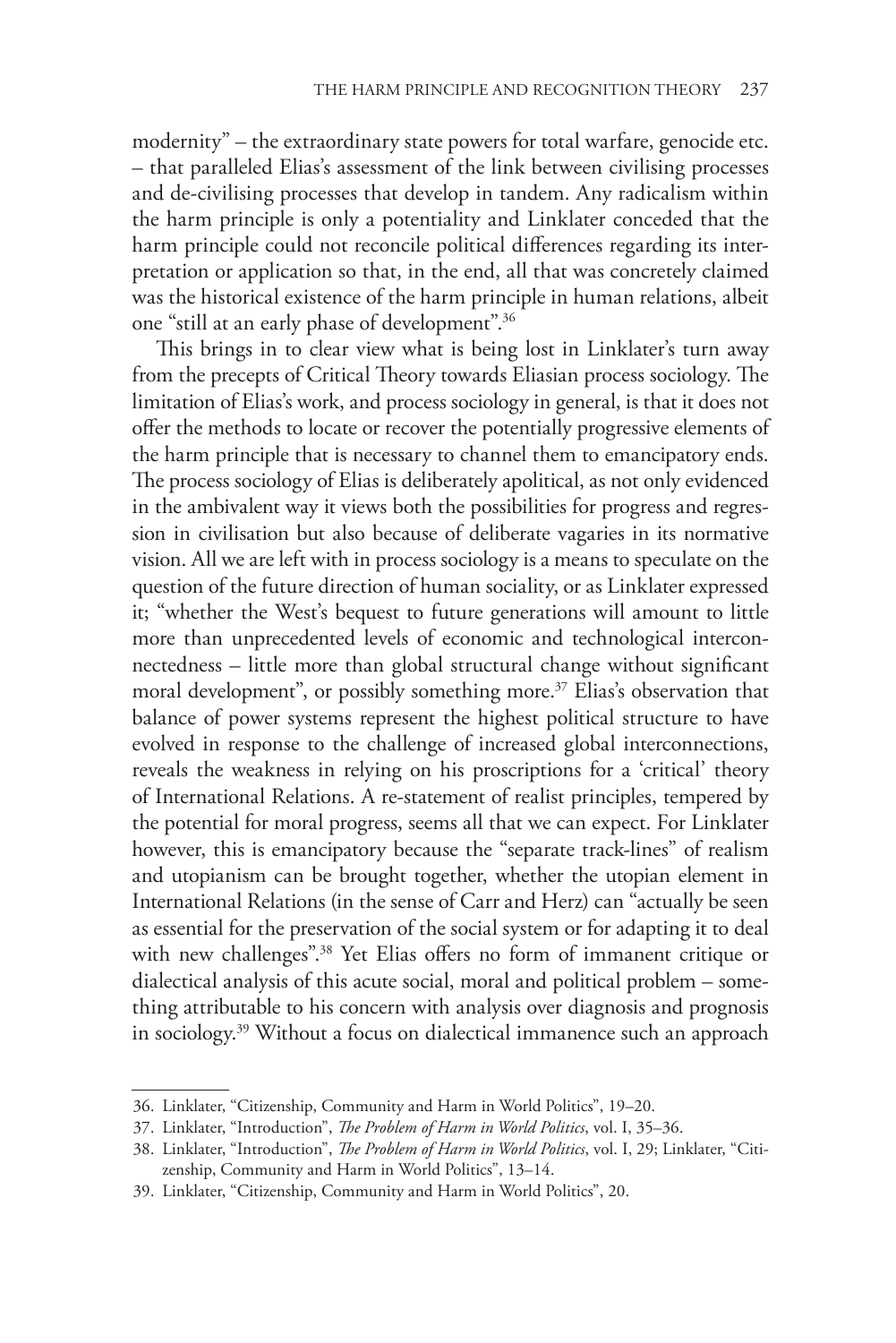succumbs to the limitations inherent to any mere explanatory theory, limitations that are not present in the critical social theory of the Frankfurt School because of its emancipatory interest and its unique dialectical methodology. It is on these grounds that we can begin to trace out a complementary approach that is able to combine the strength of Elias's historical sociology, with, the emancipatory interest of Critical Theory.

Linklater has observed that the harm principle tends to offer only a "negative utopia", a future in which people are no longer subjected to various forms of violent and non-violent harm. This, he admits, is a long way from the "loftier goals" that Marx and others in the critical school have advocated and Elias's core ideal regarding the "pacification of social and political relations" represents a clear contraction of the emancipatory project. Nevertheless, Linklater believes Elias did have a clear normative position as evident in his hopes for a world in which people who violated human rights were regarded as either "criminal or insane".<sup>40</sup> In this way, Linklater has argued the harm principle is not a retreat from the emancipatory project of Critical Theory and suggests the possibility for more positive obligations to flow from the application of the harm principle. Moreover, Linklater has identified a number of parallels between Elias and Horkheimer located in their shared concern with overcoming human suffering, despite Elias's advocacy of "non-partisan inquiry".41 Linklater has argued that Critical Theory and process sociology could be brought more closely together and yet the admission that this would require the rolling back of the more grand ideals of Critical Theory to a "utopia of limited aspirations" grounded in the "affirmation of ordinary life" leaves open the question of what exactly is being lost in the emancipatory project through this transition.42 As shall be argued, there does not need to be any loss or retreat in the emancipatory aspirations of Critical International Relations Theory if a bridge can be formed between process sociology and the dialectical approach of the Frankfurt School.

<sup>40.</sup> Linklater, "Citizenship, Community and Harm in World Politics", 20–21 citing N. Elias, Involvement and Detachment, 13. Some of the differences between Elias and both Marxism and the Frankfurt School are drawn out in N. Elias, "Address on Adorno: Respect and Critique", in N. Elias, *Essays III: On Sociology and the Humanities* (Dublin: University College Dublin Press, 2009).

<sup>41.</sup> Linklater, "Introduction", *The Problem of Harm in World Politics*, vol. I, 33 and Linklater, "Public Spheres and Civilizing Processes", 31–37.

<sup>42.</sup> Linklater, "Citizenship, Community and Harm in World Politics", 21–22, citing A. Linklater, "Towards a sociology of global morals with an 'emancipatory intent'", 135–50 and C. Taylor, *Sources of the Self: The Making of Modern Identity* (Cambridge: Cambridge University Press, 1989).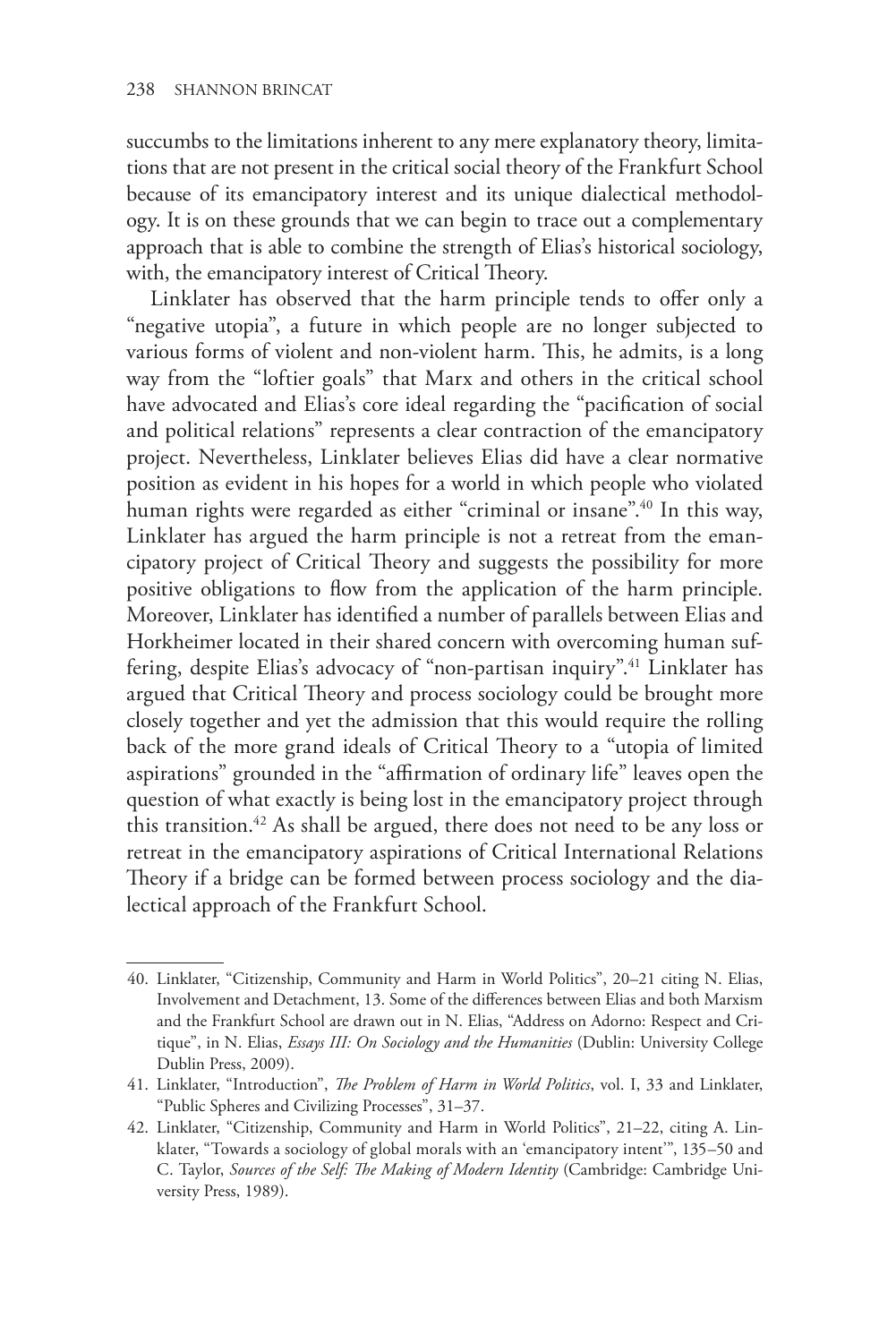## *Honneth and Joas: A critique of Elias's process sociology*

Honneth (with Hans Joas) has offered a useful critique of Elias's process sociology that helps bridge the 'civilising process' thesis with Critical Theory and the project of emancipation. For Honneth and Joas, Elias's historical anthropology moved beyond traditional history to examine how human civilisation had changed human nature within its "organically set bounds" and, through an ethnological method, brought out the "historical determinacy and mutuality of human nature" through a "wealth of factual data" that indicated the possibilities for socio-cultural progress. The "originality" of Elias's work was that he was less concerned with the ideological content of social systems than with the scrutiny of their corporeality and immediate interactions, not to mention his "extraordinarily ingenious" use of sources in his history of manners.43 Elias's *The Civilising Process* was seen to reflect some of the concerns of the later generations of the Frankfurt School, particularly the rejection of the philosophy of consciousness and the shared interrogation of the limits and the "costs" of the dominant rationality in civilisation. Yet the problem was that whereas the Frankfurt School made the connection between its emancipatory interest and the object of its study openly, Elias sought to understand what civilisation "really" amounted to in an "emphatically value-free manner".<sup>44</sup> Yet, as Horkheimer and Cox have argued, any supposed value-free inquiry is both impossible and undesirable.45 All approaches should be cognisant of their embedded value positions in order to invite debate, critique and reflexivity.46 What Elias achieved in his masterful historical narrative of human sociality came at the expense of clarity in the normative implications of this story, something he never outlined substantively. In distinction, the emancipatory interest of Critical Theory not only recognises the unity of reflection and interest in knowledge but is intended to generate knowledge that enhances autonomy and responsibility through the human capacity to be self-reflective and self-determining.<sup>47</sup>

<sup>43.</sup> A. Honneth, *Hans Joas*, *Social Action and Human Nature* (Cambridge: Cambridge University Press, 1988), 118–19, 122.

<sup>44.</sup> N. Elias, *The Civilising Process* (New York: Pantheon, 1982), vol. II, xvii.

<sup>45.</sup> M. Horkheimer, "Traditional and Critical Theory", *Critical Theory: Selected Essays* (New York, Herder & Herder, 1972); R. W. Cox, "Social forces, states and world orders: beyond international relations theory", *Millennium: Journal of International Studies* 10, no. 2 (1981), 128.

<sup>46.</sup> A. Honneth, *Hans Joas, Social Action and Human Nature*, 120–22.

<sup>47.</sup> D. Held, *Introduction to Critical Theory: From Horkheimer to Habermas* (Berkeley: University of California Press, 1980), 255; J. Habermas, *Knowledge and Human Interests* (Boston: Beacon Press, 1972), 210–11.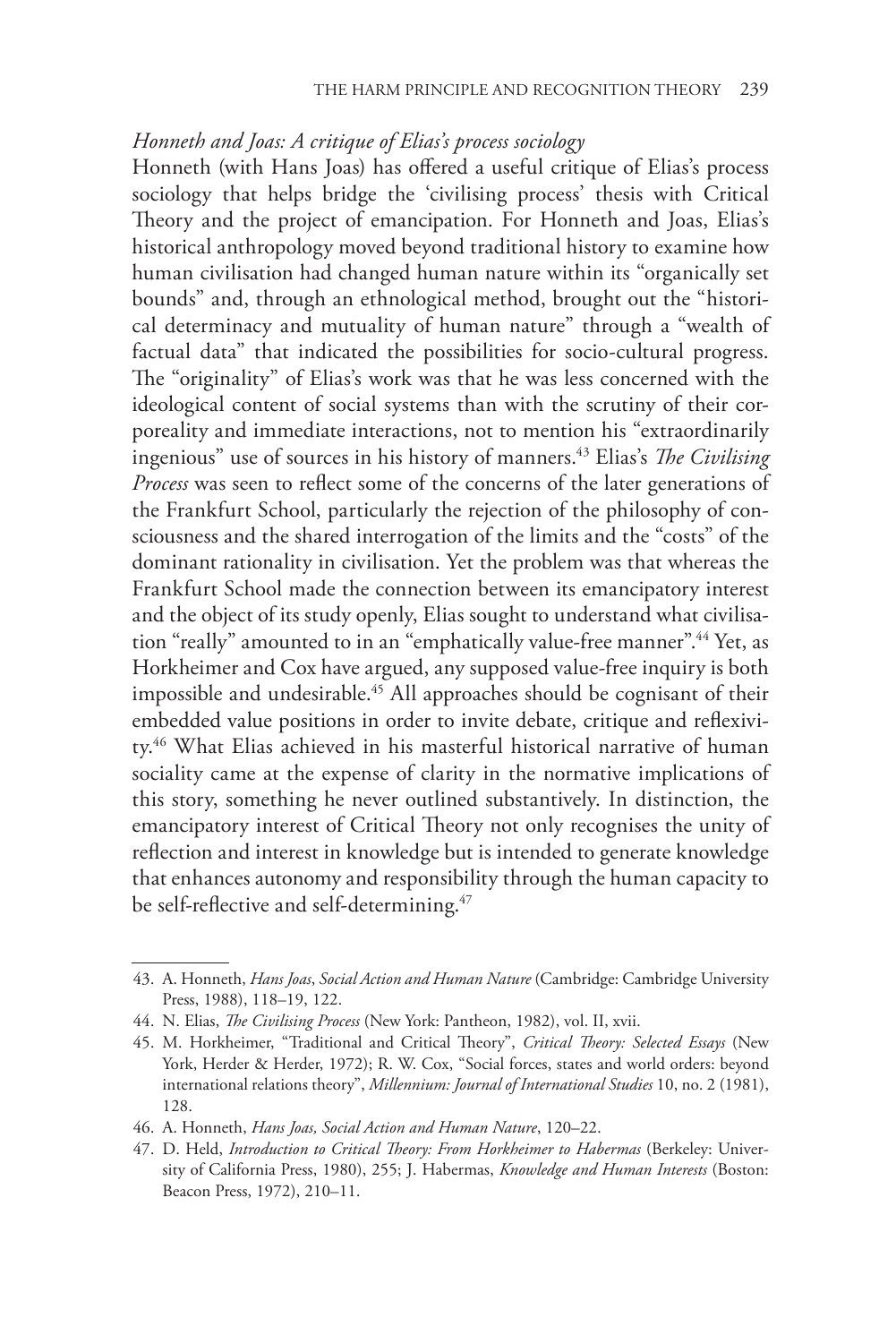Alongside this lack of self-reflexivity and specificity in his normative commitments, Elias was also unclear in detailing the complex array of psychological and socialisation parameters underlying the civilising process. The thrust of Elias's thesis was deeply suggestive of the necessity for external compulsions, forces and authorities as being intrinsic to the civilising process. The establishment of increasing emotional control and selfdiscipline on the part of individuals was understood as the "product of processes of growing social intertwining" whose "genesis of a strong, internalised agency of behavioural control" was "inseparable" from the "emergence of the modern state and its monopoly of violence and taxation".<sup>48</sup> The question of what changes in social structure and external compulsions set in motion this "psychological mechanism" of social control over individual "affects and behaviour" was seen, in the second volume of *The Civilising Process*, to take place through two important "regularities" in the transition to civilisation: competition and monopolisation. Through these two developmental logics, the civilising process was described by Elias as an historical movement in conformity with a linear model that "finally" resulted in "the formation of more stable monopolies of physical force and taxation with highly specialised administrations possible, i.e. the formation of states…" Through the state:

"…the life of the individual gradually gains greater 'security'. But this rise in the division of functions also brings more and more people, larger and larger population areas, into dependence on one another; it requires and instils greater restraint in the individual, more exact control of his affects and conduct; it demands a stricter regulation of drives and – from a particular stage on – more even self-restraint".<sup>49</sup>

Here, we see a definite pre-commitment to quasi-Freudian concepts regarding the restraint of internal drives combined with cognitive behaviourial controls. These foundational assumptions lead Elias to assert that the state meant "greater security" for all persons which, for many minority groups and colonial peoples, is a highly questionable interpretation of the formation and history of the state. Through this assumption, Elias's work led to an unwitting commitment to methodological nationalism that circumscribed any implications for cosmopolitan community that may have come from it, with the result that his theory came to defend the institution of the

<sup>48.</sup> Honneth, *Hans Joas, Social Action and Human Nature*, 121–22.

<sup>49.</sup> Honneth, *Hans Joas, Social Action and Human Nature*, 13 quoting Elias, *Civilising Process,* vol. II, 310ff.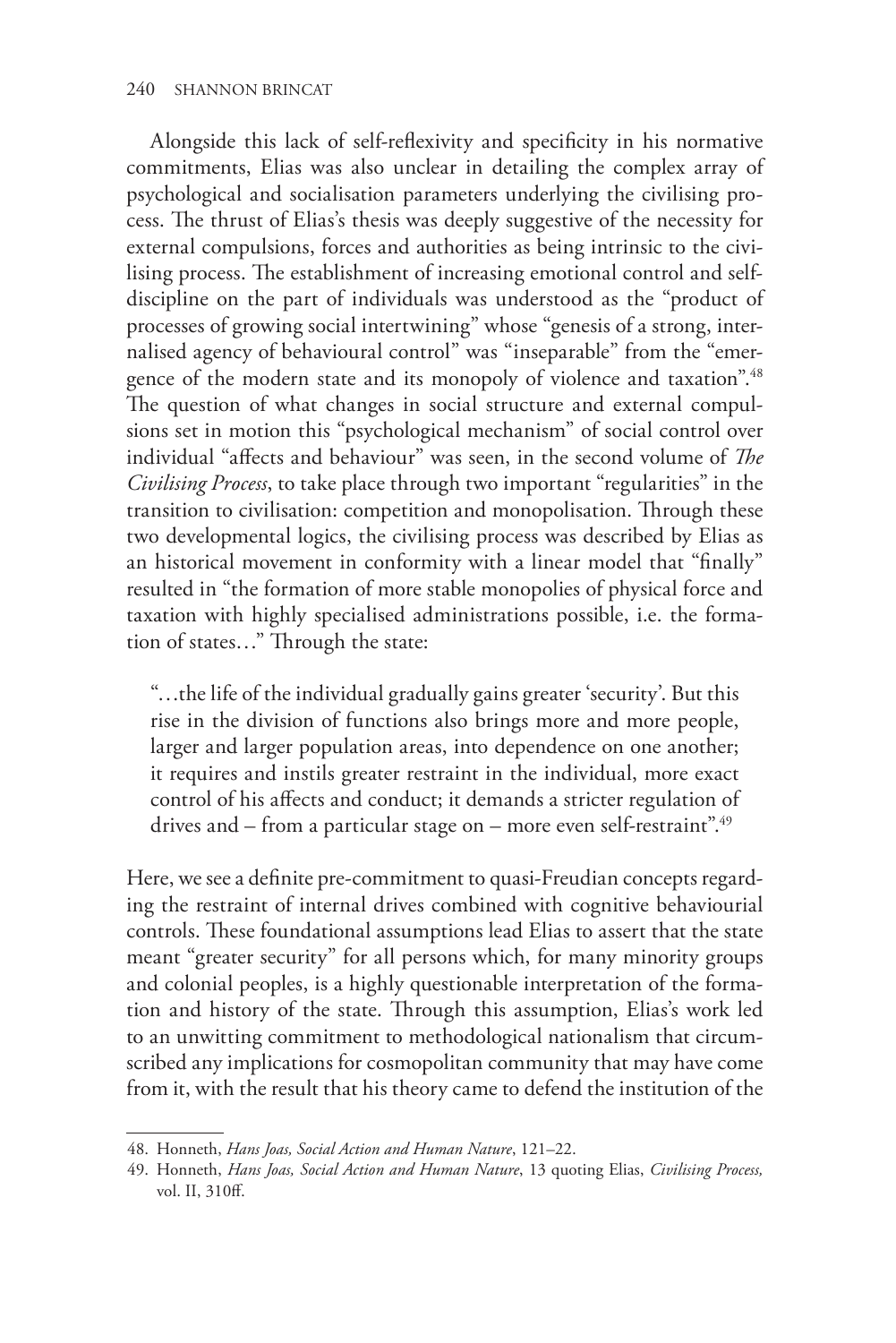state as something integral to the civilising process against all alternative forms of moral and discursive communities.

In *The Civilising Process*, Elias did not distinguish competition from cooperation, nor did he explore historical examples of the latter that could lead to increased solidarity without the need for repressive external controls. Rather, competition appeared as a "law" that could not be eliminated but only ever lead to "ever greater units of domination". Civilisation and domination are seen to develop in tandem, so that any gains in sociality comes at the cost of repressive social control. This reveals a unique structuralist tendency in Elias's work that severs human agents from the historical process, a "mechanistic" tendency revealed in Elias's assumption of the "diffusion" of practices from upper classes to the lower classes and colonised peoples as a downward, one-way process. In Elias's thought, the practices of these lower strata appear "outmoded and barbarous" and nonresistant to being "supplanted" by "civilising" processes from above. The internalisation of norms by individuals is depicted as the "quasi-automatic, compulsive guidance of behaviour" from external forces of "control and affect", with the outcome being the tyranny of structure over agency, the "separation of history from the consciously directed action of individuals, groups and classes" and the loss of any semblance of power and resistance by subordinate peoples.<sup>50</sup>

At the same time, Elias argued that in distinction to the modern period, pre-modern society was not "at all" characterised by unrestrained aggressiveness of its individual members. Yet for Honneth and Joas, this "uninhibitedness of aggression" did not have to be explained by the "lack of control of affect" (i.e. repressive external controls on aggressive behaviour) but was "due to the sharp demarcation between intrasocietal morality and the morality governing dealings with foreigners", particularly the corresponding permission of aggression on outsiders/outcasts. Honneth and Joas argued that the dialectic between permissive acts of aggression on outsiders remains the "fundamental stock" of social integration "even today" – an argument consistent with Linklater's findings in *Men and Citizens*. Yet without this distinction between legitimate and prohibited forms of violence in the pre-modern period, Elias leads his readers to believe there had been some linear decrease in "manifest aggression" overall. In distinction, Honneth and Joas – following George Herbet Mead – suggest that any decrease in societal aggression may have taken place through the integration of discursive clarification of intra-group conflicts in which the "friend-and-foe", or "insider-and-outsider", schema is seen as the dark-side

<sup>50.</sup> Honneth,*Hans Joas, Social Action and Human Nature*, 126, 128.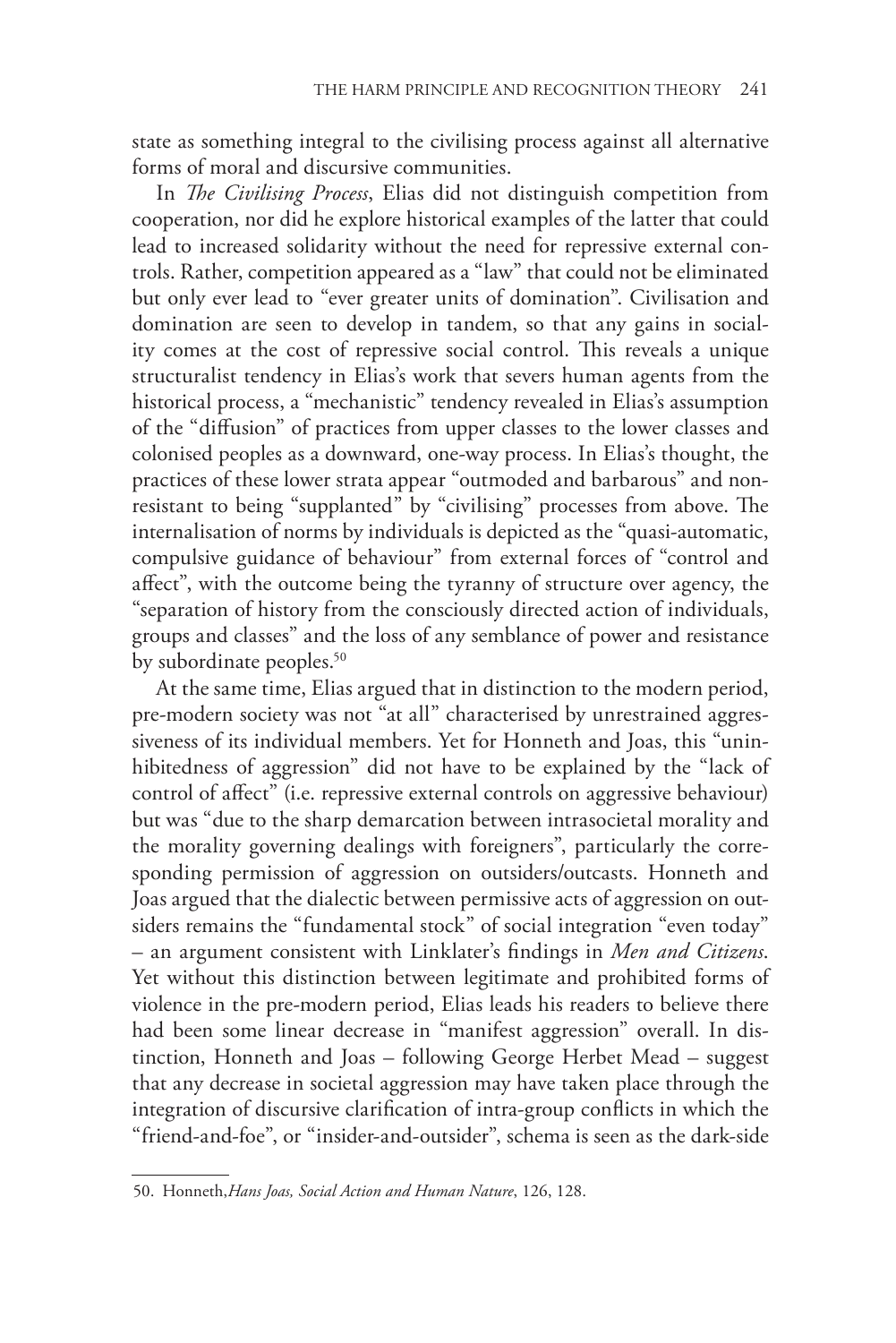of these processes. Elias's failure to take into account how discursive forms of decision-making may have contributed to the pacification of societal relations, both within local communities and in external relations between them, blocked the "outlook to a future civilisation with less self-restraint and less subjection to a central authority". Rather, in Elias's world, the state becomes the necessary subjugating central authority for any gains toward civilisation. Not only is the state analysed in its institutional form independently of any discursive developments within it but Elias's approach hides any possibility of self-determination with others or of "taking back the state" through discursive social organisation.<sup>51</sup>

The burden of proof for Elias's anthropological theory of the civilising process rests on the "internalisation of external constraints" by individual subjects and yet he explains "surprisingly little" about his socialisation theory. Elias's principle thesis is essentially Freudian in its suppositions and yet he never detailed precisely the relation between the civilising process and psychoanalysis, other than the vague notion of tracing the historical genesis of the super-ego and early concepts of behaviourism, specifically its notion of "conditioning". As we have seen, for Elias, it was through the "closeness" of individuals in society that led each to "inevitably forego following and fulfilling their drives" as societies would require the taming of aggressive impulses as necessary for social stability. Specifically, it was through social disciplinary training and fear under repressive social authorities that the child would begin to exhibit the desired social behaviour. As Elias wrote; "[w]ithout the lever of these men-made fears the young human animal would never become an adult deserving the name of a human being".52 Yet Elias assumes the individual can shape the forces of their drives without the repressive consequences of this process, that is, the inhibitional energies and/or neurotic disorders that may result from such repressive conditions. Freud had stipulated that the social constraint of drives should be accompanied with rational justifications, without which they would appear mere authoritarian impositions. Yet Elias posited a "linear heightening of the necessity of repressive self-control" in which internalisation was the blind automatic mechanism of behavioural constraints "invested with fear" and not the internalisation of norms "arising from the recognition of their necessity or utility".<sup>53</sup> In distinction, Honneth's recognition theory has contended that behavioural-normative constrains must be interrogable by their participants and based on reasons

<sup>51.</sup> Honneth, *Hans Joas, Social Action and Human Nature*, 127–29.

<sup>52.</sup> Elias, *The Civilising Process*, vol. II, 328.

<sup>53.</sup> Honnet, *Hans Joas, Social Action and Human Nature*, 125.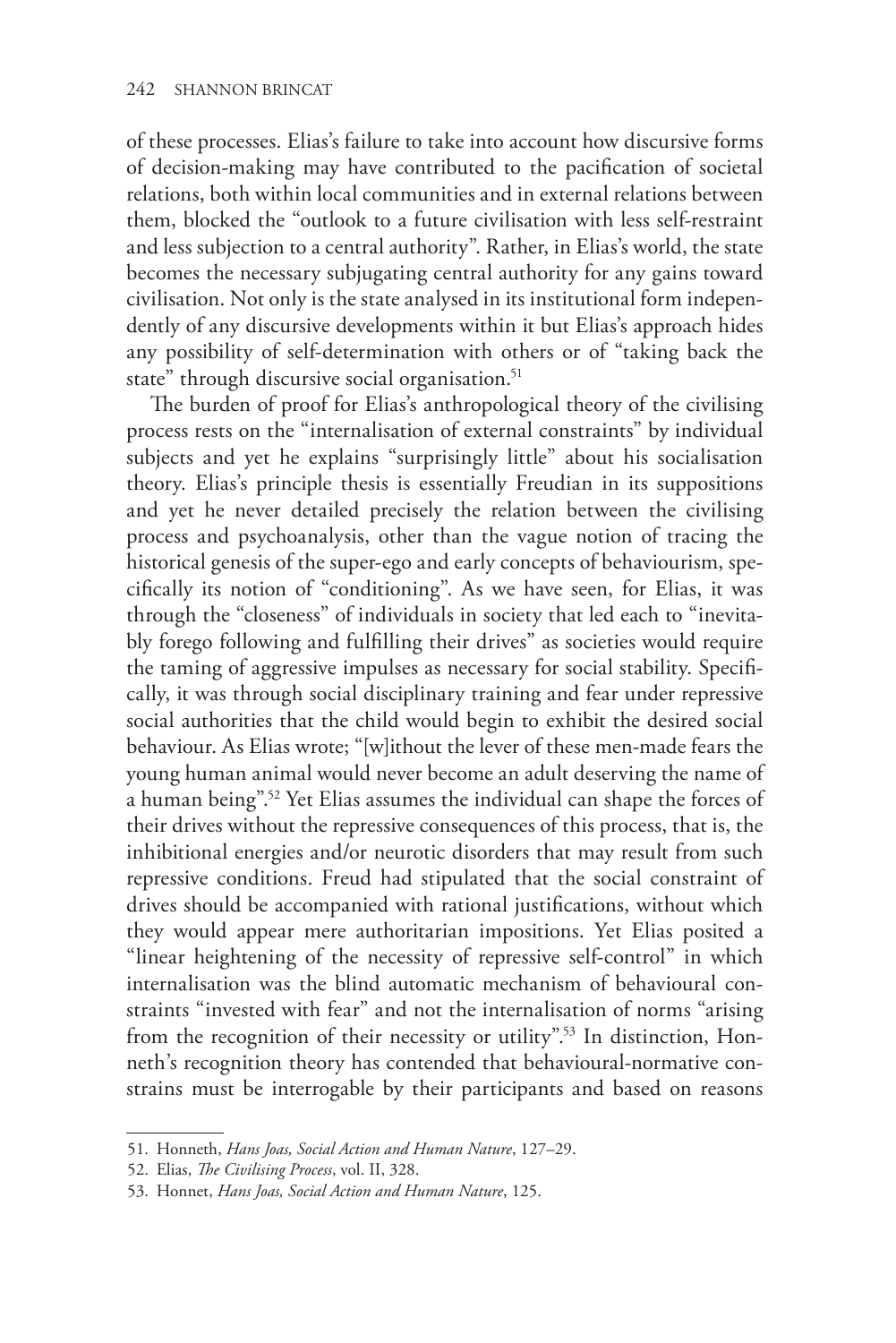rather than mere authority. This perhaps accounts for why Elias found civilising processes to be always accompanied by decivilising processes, why civilisation was always "precarious" and "unfinished". As stated by Linklater, "[e]fforts to create civilised practices and habits usually generated their own dangers that create the possibility that the overall process could be thrown into reverse at any time".<sup>54</sup> These dangers are explainable by the dependency of the civilising process on forms of social repression that can themselves cause other forms of social harm – in this context, the Frankfurt School's analysis of the formation of the authoritarian personality and its culmination in the fascist German state provides a telling example.55 The civilising of society is decidedly not "the result of a gaining of autonomy" and the question of the "features of a desirable future" are left completely unexplored.<sup>56</sup>

These problems are, in part, attributable to Elias's proximity to evolutionist theories, something Elias admitted when he described his understanding of history as explicitly Darwinian; history as "purposeless" but "explainable" progress. Yet they reveal just how "ambivalent" the civilising process is; how it is "situated" between "a liberation making possible self-determination" and "a self-restriction that is obviously necessary for safety in social living, but that is nevertheless repressive".<sup>57</sup> As we shall see in the next section, Honneth offers a way to overcome these problems by positing that the rational justification for enhancing ethical life and moral duties can take place through relations of mutual recognition rather than through the socially forced suppression of psychic drives, or obsolete Darwinian assumptions. Recognition provides a social and psychological basis for expanding human sociality without need for authoritarianism that taints Elias's account of the civilising process.

## *Recognition theory and emancipatory political change*

While the previous section has revealed a number of limitations in Elias's process sociology, these various arguments should not be seen as a rejection of its primary thesis – that there has been some development in moral community and that there remains a unique human capacity for the possible

<sup>54.</sup> Linklater, "Introduction", *The Problem of Harm in World Politics*, vol. I, p. 25.

<sup>55.</sup> See T. W. Adorno, E. Frenkel-Brunswick, D. J. Levinson and R. Nevitt Sanford, *The Authoritarian Personality*. (New York, 1950).

<sup>56.</sup> Honneth, *Hans Joas, Social Action and Human Nature*, 126, citing N. Elias, Wolf Lepenies, Zwei Reden.

<sup>57.</sup> Honneth, *Hans Joas, Social Action and Human Nature*, 124.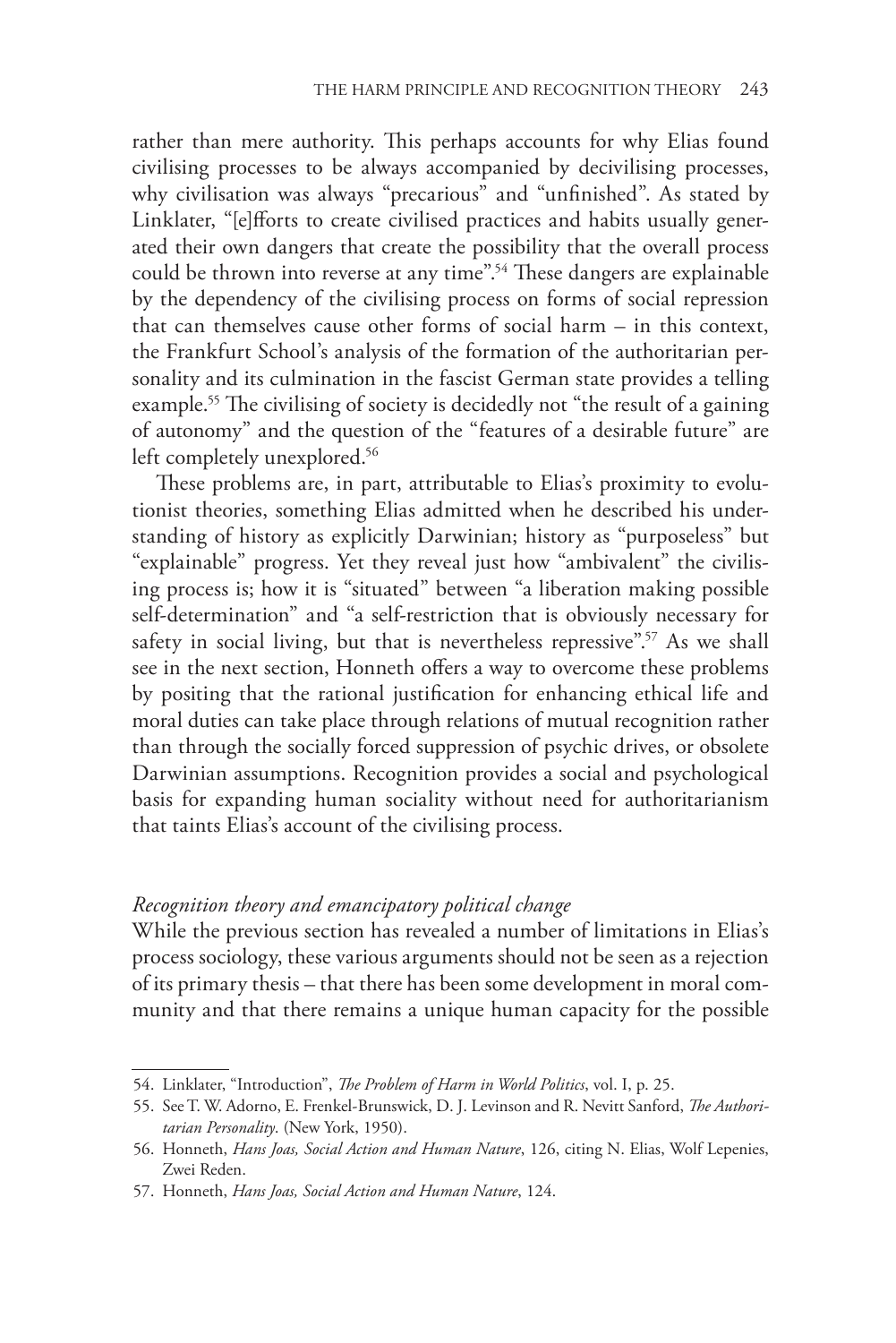expansion of sociality in the future. It is in illuminating these civilising processes and channelling them toward emancipatory ends that remains problematic from the perspective of Critical Theory. The central limitation of Elias's thesis revolves around its inability to disclose the psychological and sociological motivations that both generate and sustain the dynamic complexity of the 'civilising' process. If the pacification of social relations is taken as a normative goal it is unsatisfactory to accept Elias's ambiguous deferral to the potential for civilising and decivilising processes to development in tandem. The point rather, is to understand both tendencies in the hope of being able to encourage those that assist the emergence of a more civil world, and to arrest those dark force of modernity that seek to pull human sociality apart. In this final section I aim to redress some of these limitations identified in process sociology, by engaging with the theory of recognition. Here, Honneth's work is argued to provide a systematic explanatory and normative theoretic for not only the pacification of human relations in International Relations but the establishment of social conditions necessary for stable identity formation and the attainment of self-autonomy through mutual recognition.

There is an essential recognitive dimension to the harm principle that serves to bridge Linklater's work with Honneth's. One key limitation of the harm principle acknowledged by Linklater was that the anxiety over one's own welfare does not, of itself, guarantee the development of sympathies for others.58 Without the necessary intersubjective reflexivity between human subjects, the harm principle remains bounded by the self requiring recognitive processes to enable movement to a higher form of pacific social relations, or what Elias would have termed "detachment". The human capacity for mutually intelligible concerns related to suffering and harm, and the awareness of one's moral responsibility for reducing the suffering and harm done to others, is the active moment of the harm principle and how it can translate into an applied ethic. That is, the recognition of our humanly shared aversion to suffering provides both the individual and social rationalisation for moral development toward civilisation, a process by which the reduction of suffering done to others is made a conscious aim of an individual or a society's responsibility and action. This requires a high degree of reflection not just on one's ability to inflict harm or duty to "do no harm" but the reciprocal recognition of this positive/negative potential in all others. The reduction of the suffering of others as an application of the harm principle is therefore fundamentally a post-facto recognitive act

<sup>58.</sup> Linklater, "Towards a sociology of global morals with an 'emancipatory intent'", 139 citing A. Smith, *Theory of Moral Sentiments* (Indianapolis, IN: Liberty Fund, 1982), 136–37.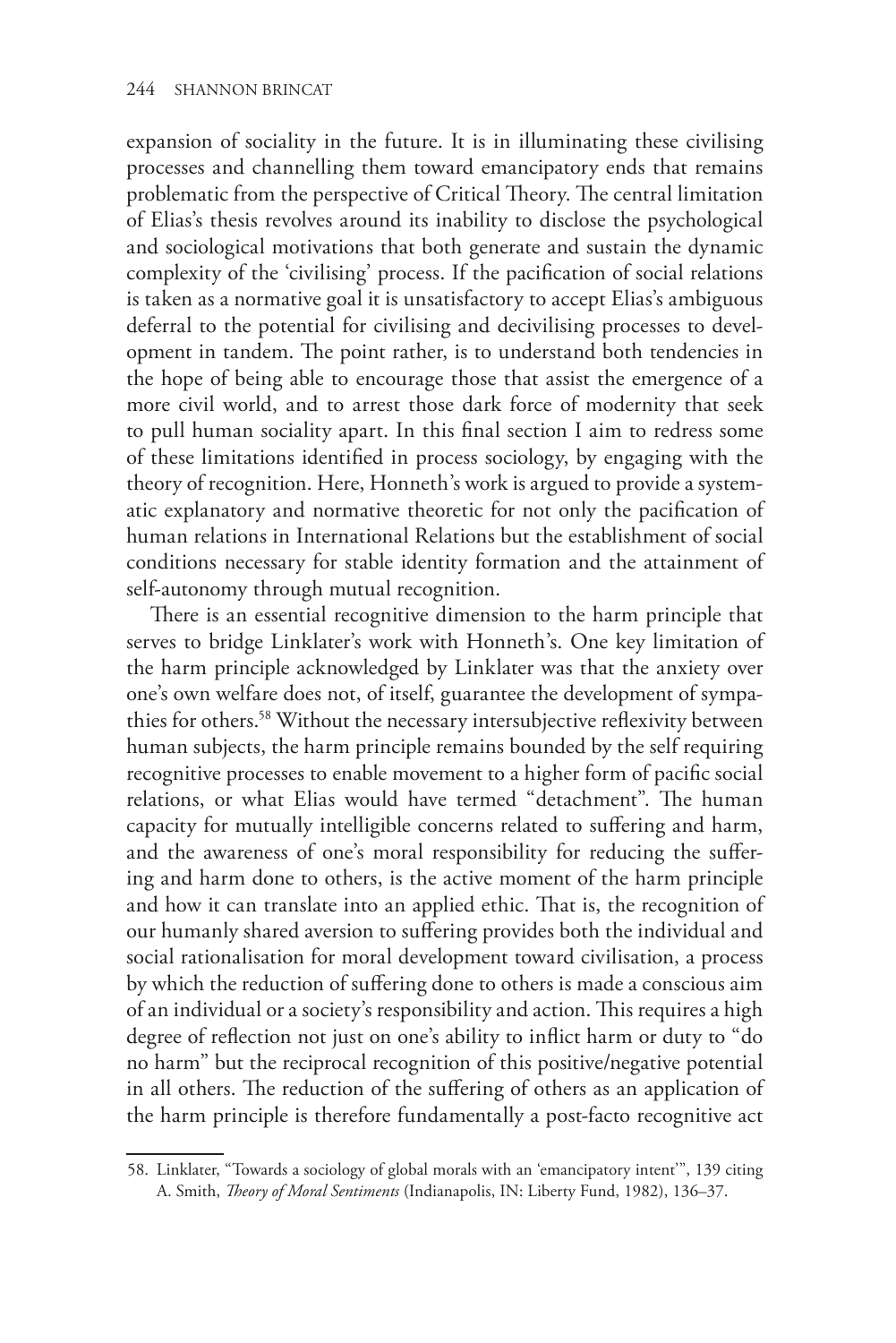and can therefore be discussed in direct relation to the precepts of recognition theory as developed philosophically in Hegel's famous Master/Slave dialectic and systematically in Honneth's recognition theoretic framework.

There is a discernible connection between recognition theory's concern with safeguarding individual autonomy and the harm principle's commitment to protecting against human vulnerabilities. Yet whereas the notion of harm has been typically restricted to the protection of negative liberties for the individual's exercise of will, recognition theory shows that we also need to account for the various threats to individual autonomy that occur through damage, distortions or pathologies in the social relations that support individual autonomy. Honneth and Anderson have developed this line of argument in reference to a critique of liberalism that revealed our dependence on relationships of care, respect and esteem and our shared vulnerability to their social deformation.<sup>59</sup> The identified three fields of vulnerability: (i) basic self-confidence can be violated by the social denigration of those kinds of relationships that foster trust; (ii) self-respect is vulnerable to social exclusion from those things that affirm our ability to possess and exercise rights and moral agency, and; (iii) our self-esteem is vulnerable to social denigration that restricts our ability to give affect to our will. Freedom then, requires a reduction in the harm done, or threats to, the supportive recognitional infrastructure in society.<sup>60</sup>

With this link between recognition and harm, we can begin to see how Honneth's work offers a corrective to the normative ambiguities and problematic Freudian assumptions underlying Elias's civilising thesis. Honneth situates The Struggle for Recognition in opposition to the atomistic philosophy of Hobbes and Machiavelli that emphasised the struggle of self-preservation, a social ontology that continues to dominate many of the theoretical approaches to International Relations theory. Instead of the "war of all, against all", relations of intersubjectivity between human subjects are placed as a precondition for individual identity formation and self-autonomy. Following the lead of Hegel's intersubjective theory, Honneth looked to the possibility of a genuine subjectivity through, and with, others – of "being with self in others" (bei sich Selbstsein im Anderen).<sup>61</sup> The philosophical grounding for this normatively charged

<sup>59.</sup> See J. Anderson and A. Honneth, "Autonomy, Vulnerability, Recognition, and Justice", in J. Christman and J. Anderson (eds), *Autonomy and the Challenges to Liberalism: New Essays*, 127-49 (New York: Cambridge University Press, 2005), 129.

<sup>60.</sup> Anderson, Honneth, "Autonomy, Vulnerability, Recognition, and Justice", 132–37, 144.

<sup>61.</sup> R. B. Pippin, *The Persistence of Subjectivity* (Cambridge: Cambridge University Press), 120 and A. Honneth, *Suffering from Indeterminacy: An Attempt at a Reactualisation of Hegel's Philosophy of Right*, Jack Ben-Levi (trans.) (Amsterdam: Van Gorcum, 2000), 7–17.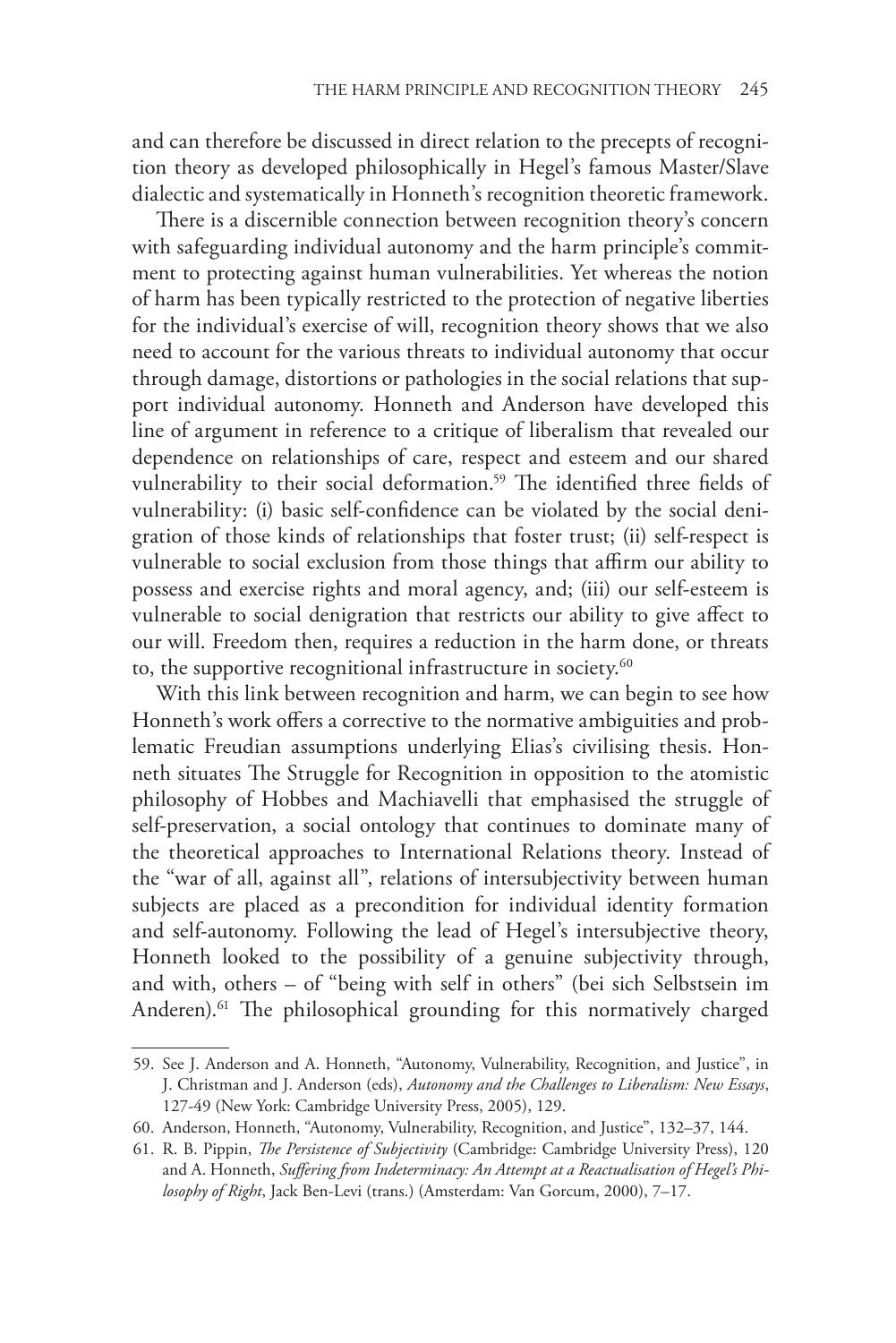ideal is, of course, provided by Hegel's concept of the struggle for recognition development before the Phenomenology.62 Honneth augments this speculative philosophy with empirical work in sociology and psychology (through George Herbert Mead, Donald Winnicott and others) to identify the modern intersubjective conditions necessary for the ideal conditions of mutual recognition through which individuals and groups can achieve stable formation of their individual identity and the expression of their self-autonomy.<sup>63</sup> Honneth's primary contention is that human freedom is fundamentally predicated on the intersubjective achievement of selfconfidence, self-respect, and self-esteem that are "granted recognition by others whom one also recognises", that is, mutually.<sup>64</sup> In this schema, selfautonomy is revealed to be dependent on establishing relations of mutual recognition within primary relations of love and friendship, legally institutionalised rights related to dignity and respect, and in ethical life with the esteem of one's unique attributes in society. These ideal conditions are typically expressed as the triad of 'love, rights and solidarity', through the experience of which, the individual comes to recognise themselves – and all others – as having a certain status: as the bearer of needs, as a bearer of responsibility (and agency), and as a bearer of something unique, something of social value. Ultimately, these represent the pre-political conditions necessary for emancipation in Honneth's project.<sup>65</sup> At the ontological level – and why recognition is deemed to have a universally emancipatory character – is because all humans are said to hold recognition as a "vital human need",<sup>66</sup> something essential for the stable construction of personal identity and self-actualisation. The violation of our moral expectation to be recognised by others, and the perception of such injustices of disrespect or denigration,<sup>67</sup> subsequently provides both a sociological model and psychological motivation for social struggles towards the establishment of ideal processes of mutual recognition. At the nominal level, it is the indi-

<sup>62.</sup> Honneth deliberately refers only to the intersubjective notion of recognition that Hegel developed in the Jena period, before the philosophy of consciousness and spirit came to dominate as presented in the Master/Slave dialectic. A. Honneth, *The Struggle for Recognition* (Cambridge, MA: MIT Press, 1996), 60–63.

<sup>63.</sup> See, in particular, G. H. Mead, *Mind, Self, and Society from the Standpoint of a Social Behaviorist*, C. W. Morris (ed.) (Chicago: University of Chicago Press, 1934); D. Winnicott, *The Maturational Processes and the Facilitating Environment: Studies in the Theory of Emotional Development* (London: Hogarth Press and the Institute of Psychoanalysis, 1965).

<sup>64.</sup> Anderson, "Translator's Introduction", *The Struggle for Recognition*, xi–xii.

<sup>65.</sup> Anderson, Honneth, "Autonomy, Vulnerability, Recognition, and Justice", 144.

<sup>66.</sup> C. Taylor, "The Politics of Recognition", in A. Gutmann (ed.), *Multiculturalism and 'The Politics of Recognition'* (Princeton, NJ: Princeton University Press, 1992), 26.

<sup>67.</sup> See Anderson, "Translator's Note", *The Struggle for Recognition*, viii.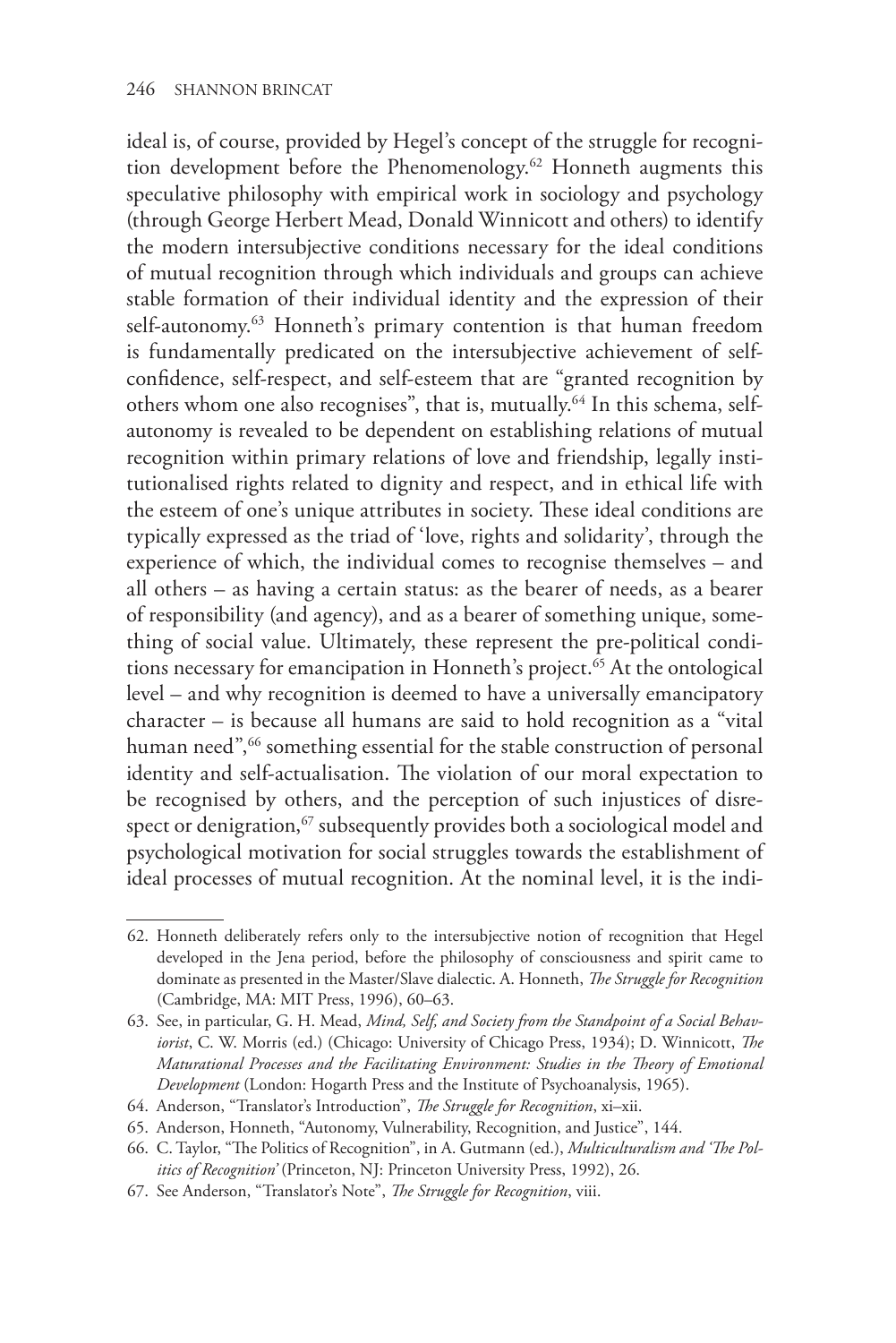vidual or group's moral sense of wrongful violation of a moral expectation for recognition that motivates social struggles not only within communities but also between states.<sup>68</sup>

The importance of recognition does not lay merely in the reduction of harm. Rather, it lies in the fact that struggle for the mutual recognition of identity can foster the development of "institutions that would guarantee freedom".69 Here, the need of human subjects for recognition is regarded as the catalyst for social transformation rather than an opaque process that results from repressive social authorities and which can lead as much to civilising as de-civilisng tendencies. Recognition has fundamental implications for a radical re-ordering of socio-political life from existing pathological distortions in society toward the institutionalisation of ideal processes of mutual recognition. Recognition theory provides a way to distinguish systematically between forms of social interaction with regard to the level, type and mode of recognition embodied in them, including the very structures of world politics.<sup>70</sup> Quite simply, if recognition processes are distorted or restricted, the type of autonomy possible within such conditions shall be similarly distorted and restricted, thus requiring the sublation to overcome such antagonisms. The "moral injustice" of disrespect constitutes a form of harm to one's very identity and thereby the ability to exercise selfautonomy, and is said to occur whenever human subjects are "denied the recognition they deserve" and the concomitant moral feelings of "shame, anger or indignation".<sup>71</sup> By focusing on these patterns of disrespect and misrecognition, Honneth was able to identify an empirical phenomena from within "ordinary, lived experience" from which to promote struggles for mutual recognition and thereby ground a theory of emancipation.

In the context of Linklater's work, the dialectic of identity, struggle and social transformation in recognition offers a way to move beyond the moral principle of harm to one concerned with the empirical conditions necessary for successful identity formation and self-autonomy. That is, the notion of harm shifts from a purely negative conception to one where positive conditions can be articulated against the basic social infrastructure required for mutual recognition. This allows for the "disorders or deficits" in the social framework of recognition to be at the centre of critical diagnosis rather

<sup>68.</sup> On recognition processes between states see Honneth, "Recognition between States: On the Moral Substrate of International Relations", 33.

<sup>69.</sup> Honneth, *The Struggle for Recognition*, 5.

<sup>70.</sup> Honneth, *The Struggle for Recognition*, 37–38, 59.

<sup>71.</sup> A. Honneth, "The Social Dynamics of Disrespect: On the Location of Critical Theory Today", in *Disrespect: The Normative Foundations of Critical Theory* (Cambridge: Polity Press, 2007), 69–72.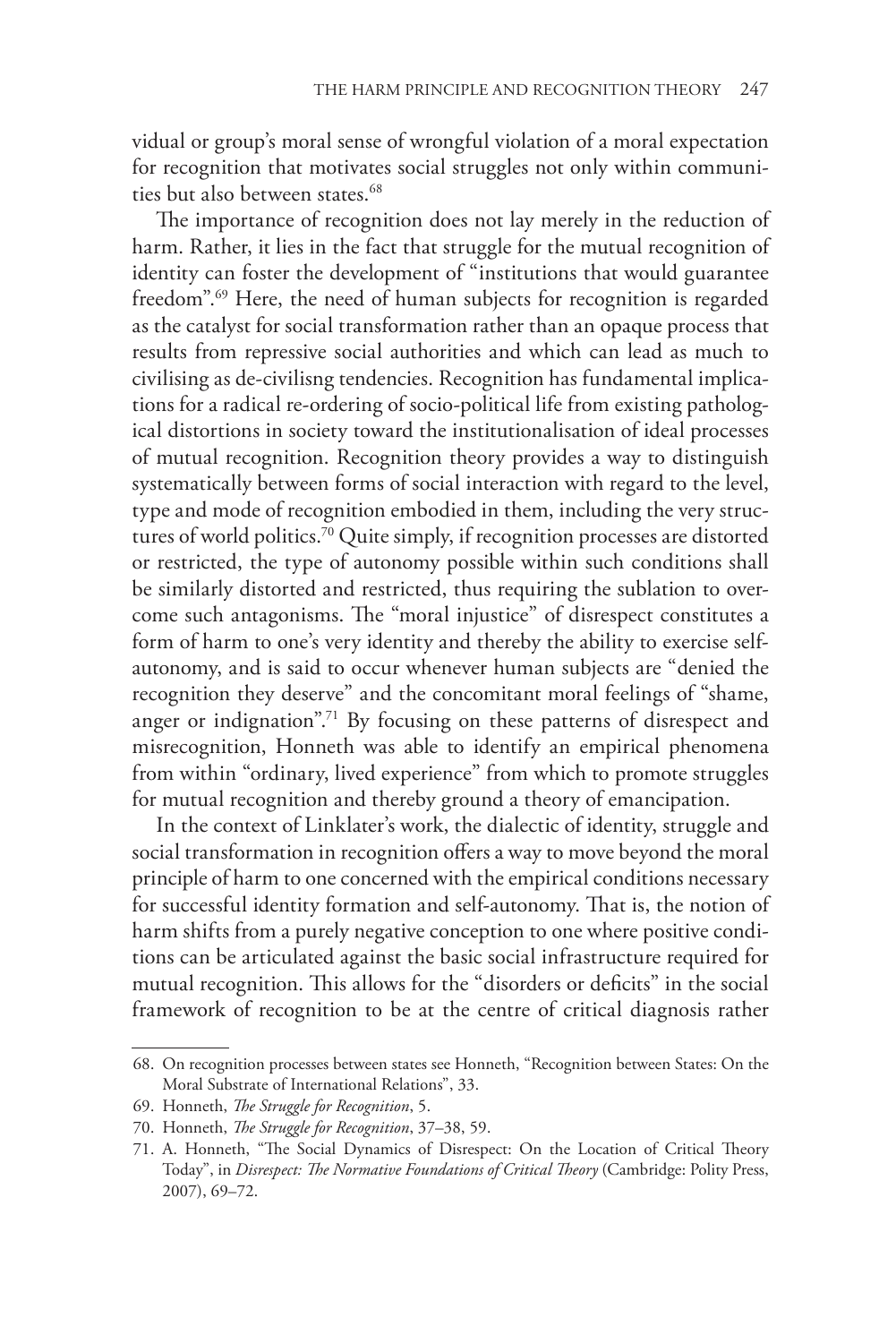than the ambiguous historical narrative of civilising and decivilising processes.72 The moral claims of under-privileged groups and experiences of disrespect are not just the violation of "communicative rules" or rebellions against social authority but the violation of identity claims essential for selfhood and which result in struggles for mutual recognition.73 Of course, such struggles may fail, or even be inarticulable by the victim group. Nevertheless, as an agent centered social process, it contradicts Elias's civilising process as a hierarchical and structurally determined one in which the practices of the aristocratic classes were diffused to the lower rungs of the social ladder in ways that coerced them into following the dominant norms of social behaviour. Recognition theory locates social transformation within the experiences of the dominated themselves, rather than in civilising processes that take place above them.

In recognition theory, persons are considered as both independent individuals and communal beings and it is precisely within this tension between "communality and individuality" or between "socialisation and individuation", that the "dialectic of ethical recognition" lies. As Forst explains in reference to Mead, through the "generalised other" the self is constituted as a "me," as having a social existence; and as an "I" it reflects the social norms and conventions in a unique way and "strives to go beyond them".74 This captures, in ways Elias's model does not, the push and pull between the individual and society, between the social repression of normative behaviour and resistance of individuals and groups to it. Recognition opens the possibility for a dynamic analysis of social struggle that can better capture the emancipatory potential in the civilising process, whether related to the negative obligations of the harm principle, or to even more positive duties gestured at in the concept of emancipation. The expressions, struggles and even silences of persons and groups, are the resources that articulate the normative framework of society and indicate where such structures can, or are, being challenged toward enhanced recognition processes. As Deranty neatly summarises, the experiences of suffering and disrespect reveal the "discontent" within the existing order and the "normative ideal that could drive change". As a result, those who suffer from injustice and disrespect not only have a "privileged position" in epistemic terms but also from an

<sup>72.</sup> Honneth, "The Social Dynamics of Disrespect: On the Location of Critical Theory Today", 74.

<sup>73.</sup> R. Foster, "Recognition and Resistance: Axel Honneth's Critical Social Theory", *Radical Philosophy*, 94:3 (1999), 7–9; Honneth, "The Social Dynamics of Disrespect: On the Location of Critical Theory Today", 69–74.

<sup>74.</sup> My emphasis added. R. Forst, *Contexts of Justice: Political Philosophy Beyond Liberalism and Communitarianism* (Berkeley, CA: University of California Press, 2002), 283.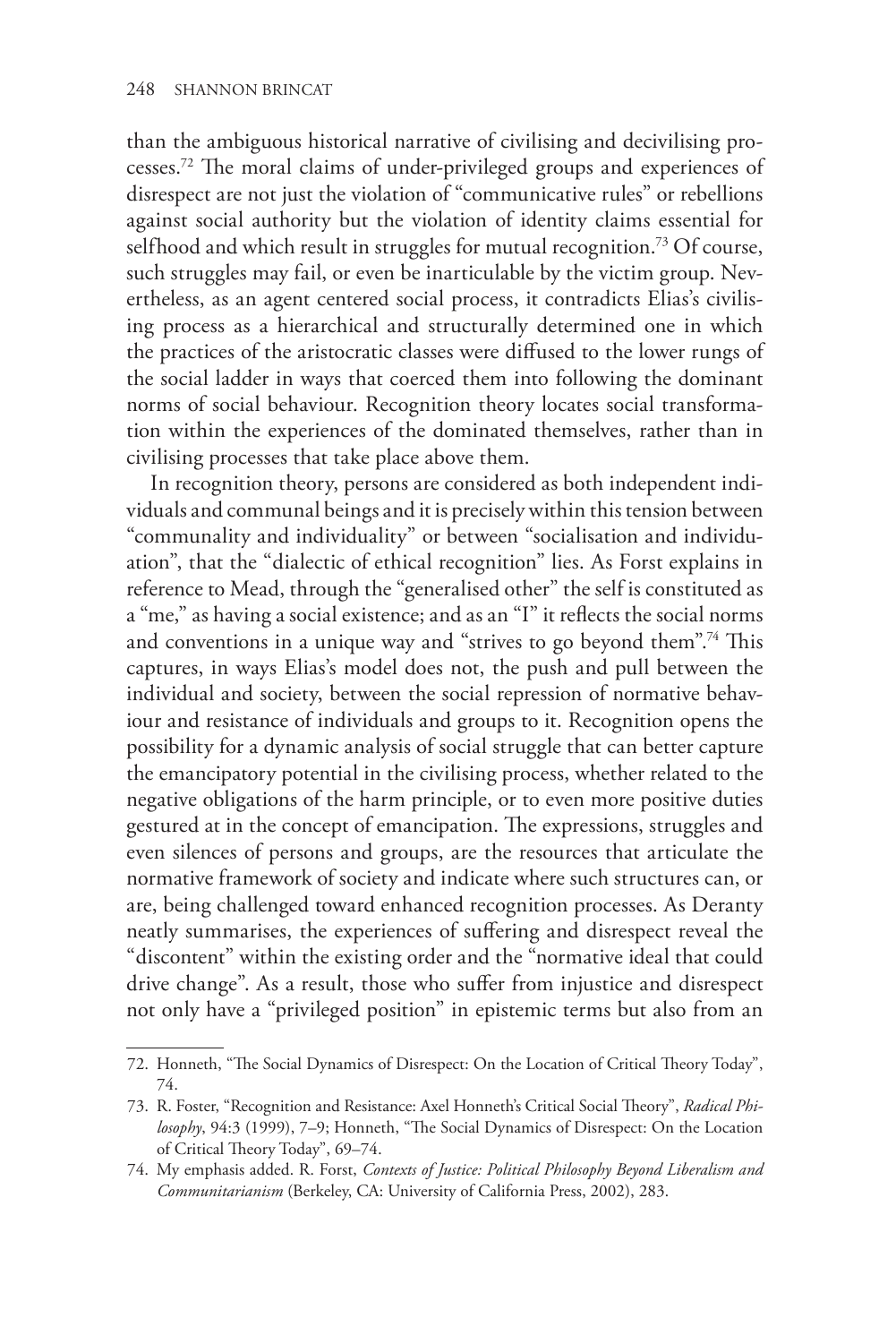emancipatory perspective.<sup>75</sup> As argued by Haacke, Honneth's recognition theory does far more than merely advocate for social struggles "to the point where all groups and individuals have equal opportunities to participate in the organization of the polity".<sup>76</sup> It is also more than a justification by which groups "can always revolt and should revolt as soon as they see themselves misunderstood and misrecognised" under the dominant paradigm in relation to love, rights and solidarity.<sup>77</sup> Rather, it gestures toward the realisation of the totality of social conditions wherein all forms of identity and individual freedom can be achieved with, and through, all others. As Honneth concluded in Redistribution or Recognition? "the reason we should be interested in establishing a just social order is that it is only under these conditions that subjects can attain the most undamaged possible self-relation, and thus individual autonomy".78

In this way, recognition provides a means of describing the "culturally independent conditions" that would allow subjects to experience undistorted self-realisation. These conditions are expansive – including both the local and global conditions necessary for human flourishing – by which a society can be considered "successful, ideal or 'healthy' if they allow individuals undistorted self-realisation".79 Honneth's reframing of the recognition/disrespect nexus is able retain the substantive social critique of the earlier members of Critical Theory regarding the investigation of social contradictions whilst channeling them toward emancipatory ends.<sup>80</sup> Moreover, as argued by Roberts, it allows Honneth to link combating social pathologies whether they are situated in global centers or peripheries – a key benefit when examining the vast array of phenomena in world politics and their ability to harm others in the international community.<sup>81</sup> Here, Honneth makes an important link between harm and recognition that

- 79. My emphasis added. A. Honneth, "Pathologies of the Social: The Past and present of Social Philosophy", in *Disrespect*, 34–35, 36–37.
- 80. R. Foster, "Recognition and Resistance: Axel Honneth's Critical Social Theory", 11.
- 81. N. Roberts, "Recognition, Power and Agency: The Recent Contributions of Axel Honneth to Critical Theory", *Political Theory* 37, no. 2 (2009), 299.

<sup>75.</sup> J.-P. Deranty, "Injustice, Violence and Social Struggle: The Critical Potential of Axel Honneth's Theory of Recognition", *Journal of Social & Critical Theory* 5, no. 1 (2004), 304–307.

<sup>76.</sup> Haacke, "The Frankfurt School and International Relations: On the centrality of recognition", 186.

<sup>77.</sup> A. Honneth (interview with Gwynn Markle), "From Struggles for Recognition to a Plural Concept of Justice: An Interview with Axel Honneth", *Acta Sociologica* 47, no. 4 (2004), 388.

<sup>78.</sup> A. Honneth, "The Point of Recognition: A Rejoinder to the Rejoinder", in N. Fraser, A. Honneth, *Redistribution or Recognition? A Political-Philosophical Exchange* (London: Verso, 2003), 259.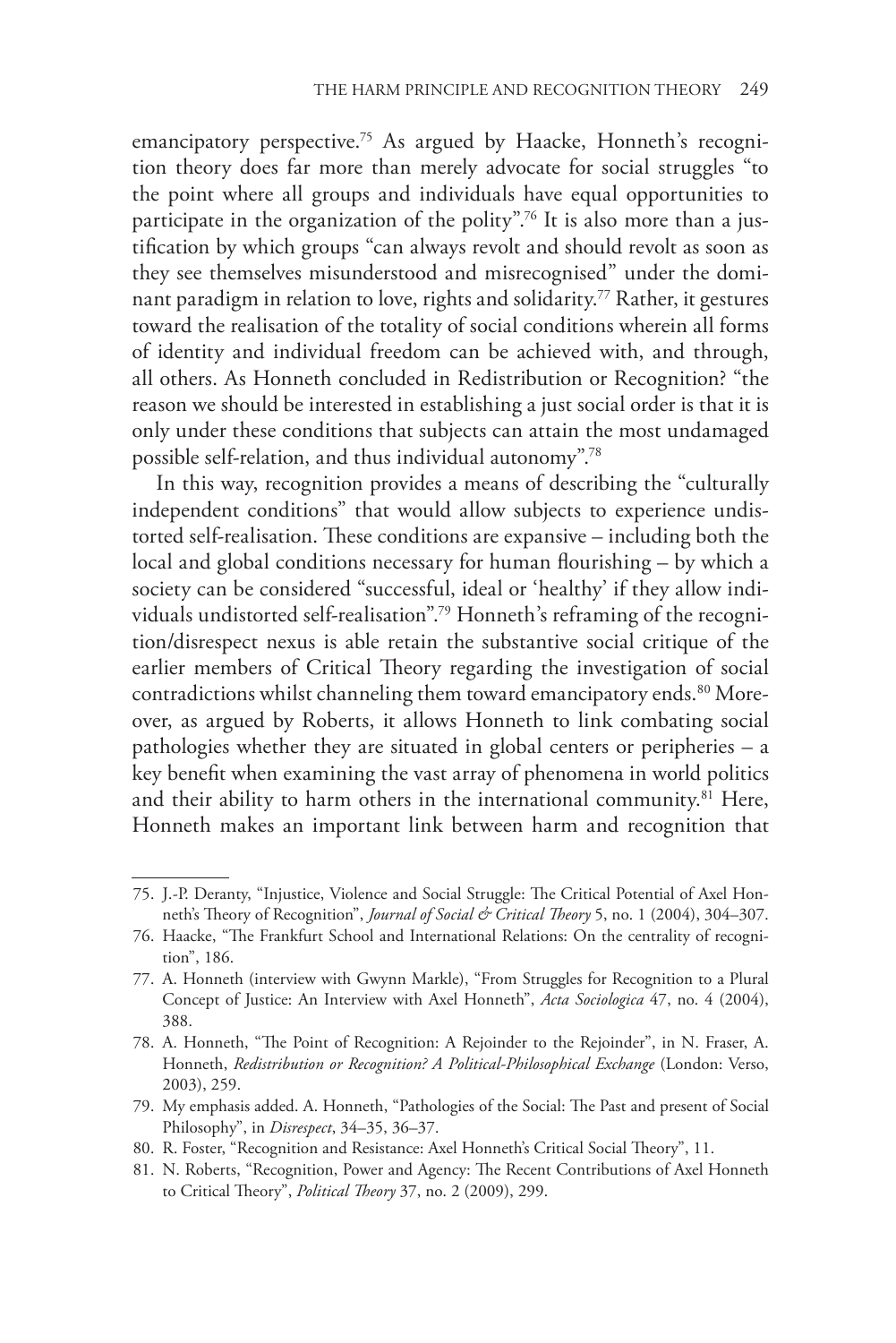can assist in re-attaching Linklater's research with a Critical International Relations Theory concerned with emancipation. As we have seen, because autonomy is regarded as a capacity that exists only in the context of social relations that can support it, freedom and autonomy can be "diminished or impaired" through damage done to social relations.<sup>82</sup> Yet it is precisely this understanding of harm – the impairment to individual autonomy by damaged relations of intersubjectivity – that remains largely unexplored within International Relations theory, and even Linklater's work. In distinction, for a Critical Theory based on recognition theory, "disrespect" constitutes the "systematic key" to comprehending patterns of social recognition that can generate justified demands on the way "subjects treat each other", particularly in combatting those that harm others.<sup>83</sup>

This potential is reflected in one of Honneth's few writings expressly dealing with world politics and the "globalisation of moral responsibility" through universal human rights. Following an explicitly Kantian model, Honneth observes a marked increase of the recognition of an "international responsibility" for persons suffering from harmful and life-threatening situations that can no longer be apportioned to geographical proximity. The similarities with Elias's thesis need no explication. Yet Honneth does not explain such developments in reference to the ambiguities of Elias's civilising process but rather by human collective moral learning through recognitive acts. For Honneth, a shared responsibility for the suffering of others is now evident in world politics, a process of "moralising international relations", that he finds is most likely to be "historically irreversible".<sup>84</sup> While one could argue that Honneth needs more sombre reflection on human rights institutions before seeing in them an unequivocal move to the "moralising" of International Relations, this argument parallels in no uncertain terms Elias's and Linklater's views regarding the long-term trends towards higher levels of human interconnectedness and the "widening scope of emotional identification".85 The difference however, is that Honneth's work gives us reason for optimism and, more importantly, an identified source of immanent potential for emancipatory struggle towards conditions of self-actualisation through the expansion of moral community. Linklater has referred to the considerable "tests" of the human capacity for enlarging

<sup>82.</sup> Anderson and Honneth, "Autonomy, Vulnerability, Recognition, and Justice", 128–129, and 127 quoting J. Nedelsky, "Reconceiving Autonomy: Sources, Thoughts and Possibilities", *Yale Journal of Law and Feminism* 1, no. 7 (1989), 25.

<sup>83.</sup> Honneth, "Preface", *Disrespect,* xii–xiii.

<sup>84.</sup> Honneth, "Is Universalism a Moral Trap? The Presuppositions and Limits of a Politics of Human Rights", 210–12.

<sup>85.</sup> Linklater, "Citizenship, Community and Harm in World Politics", 14–15.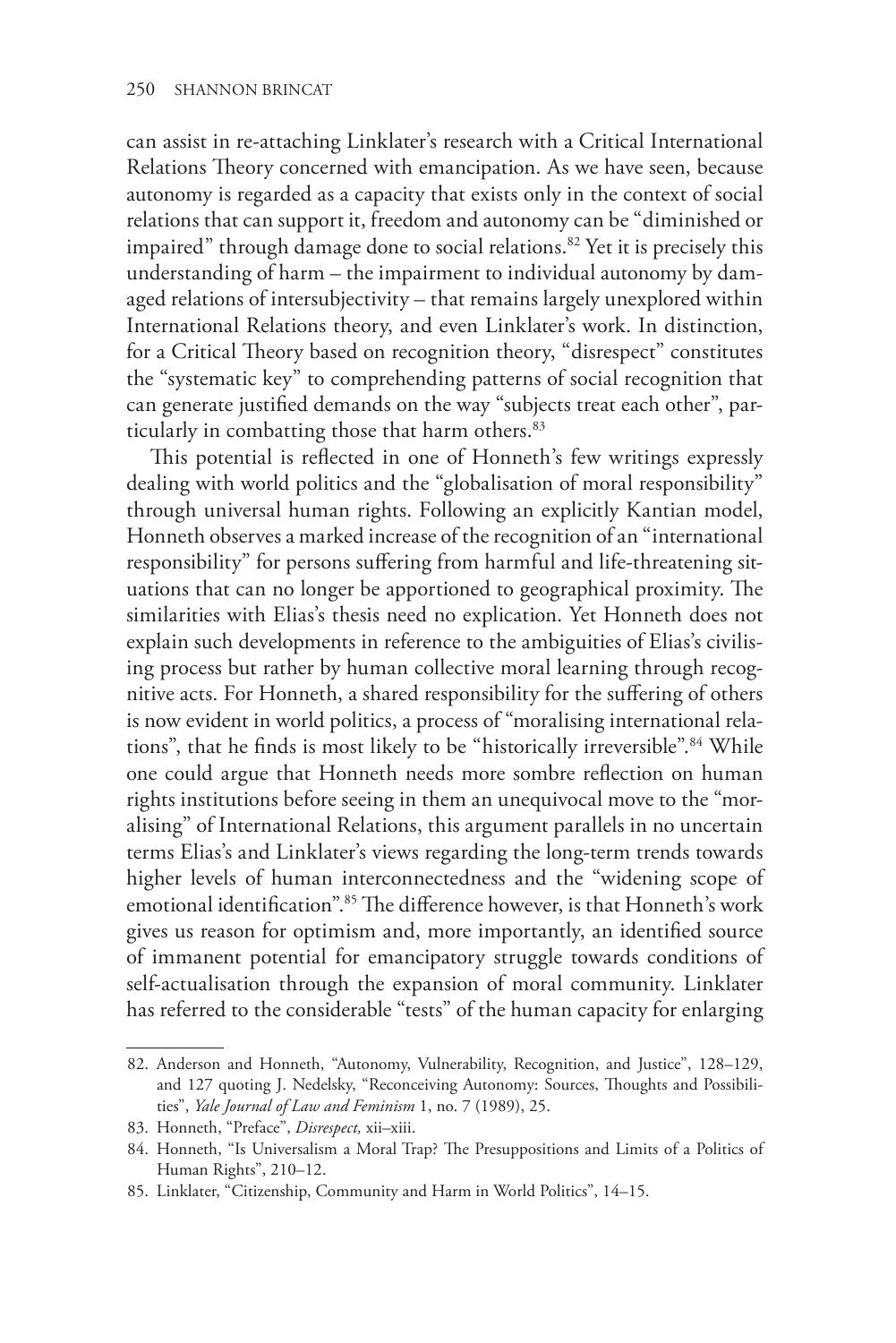the "circle of cooperation" and of the great difficulties involved in institutionalisation of "cosmopolitan conventions that protect all humans from pointless suffering". Yet for Linklater, these questions are deferred to a greater engagement with world history to shed light on past achievements for controlling violent and non-violent harm.<sup>86</sup> While his goal in engaging the sociology of International Relations is intended to increase levels of detachment – as consistent with the requirements of Elias's civilising process – a critical politics that can assist in such detachment and which could channel these developments to emancipatory ends is absent. Honneth here offers an important corrective that would enable Critical International Relations Theory to re-attach itself to an emancipatory politics whilst pursuing important inquiries into the historical sociology of harm in world politics.

Three examples can illustrate what recognition can help unravel in the harm principle and the ways in which Honneth's work complements a number of Linklater's concerns:

- (i) Firstly, in relation to love and basic self-confidence, the concept of bodily harm or violence that is of utmost concern in the work of Elias and Linklater constitutes a primary form of disrespect in Honneth's theory of recognition: the deprivation of one's ability to freely dispose of their own body. Harmful acts of rape and torture are regarded by Honneth as the most fundamental acts of personal degradation that are destructive of ones practical relation-toself. Coupled with a sense of shame is the loss of trust in oneself and the world, something that detrimentally affects the individual's future dealings with other subjects and may lead to a deformation in the development of one's self-identity. The term "harm" however, is not confined to immediate affects on one's physical integrity but can be extended to include, secondly, the systematic denial of rights (moral self-respect), or thirdly, the degradation of the social value of individuals or groups (self-esteem) which, taken together, form the sources of motivation of social struggle towards the three fields of recognition; "love, rights and solidarity".87
- (ii) In terms of rights and self-respect, Linklater's *Men and Citizens* thesis concerned with expanding moral community through the participation of outsiders, can be understood as a process of which

<sup>86.</sup> See A. Linklater, "Global Civilising processes and the ambiguities of human interconnectedness", *European Journal of International Relations* 16 no. 2 (2010): 155–78.

<sup>87.</sup> Honneth, *The Struggle for Recognition*, 132–34.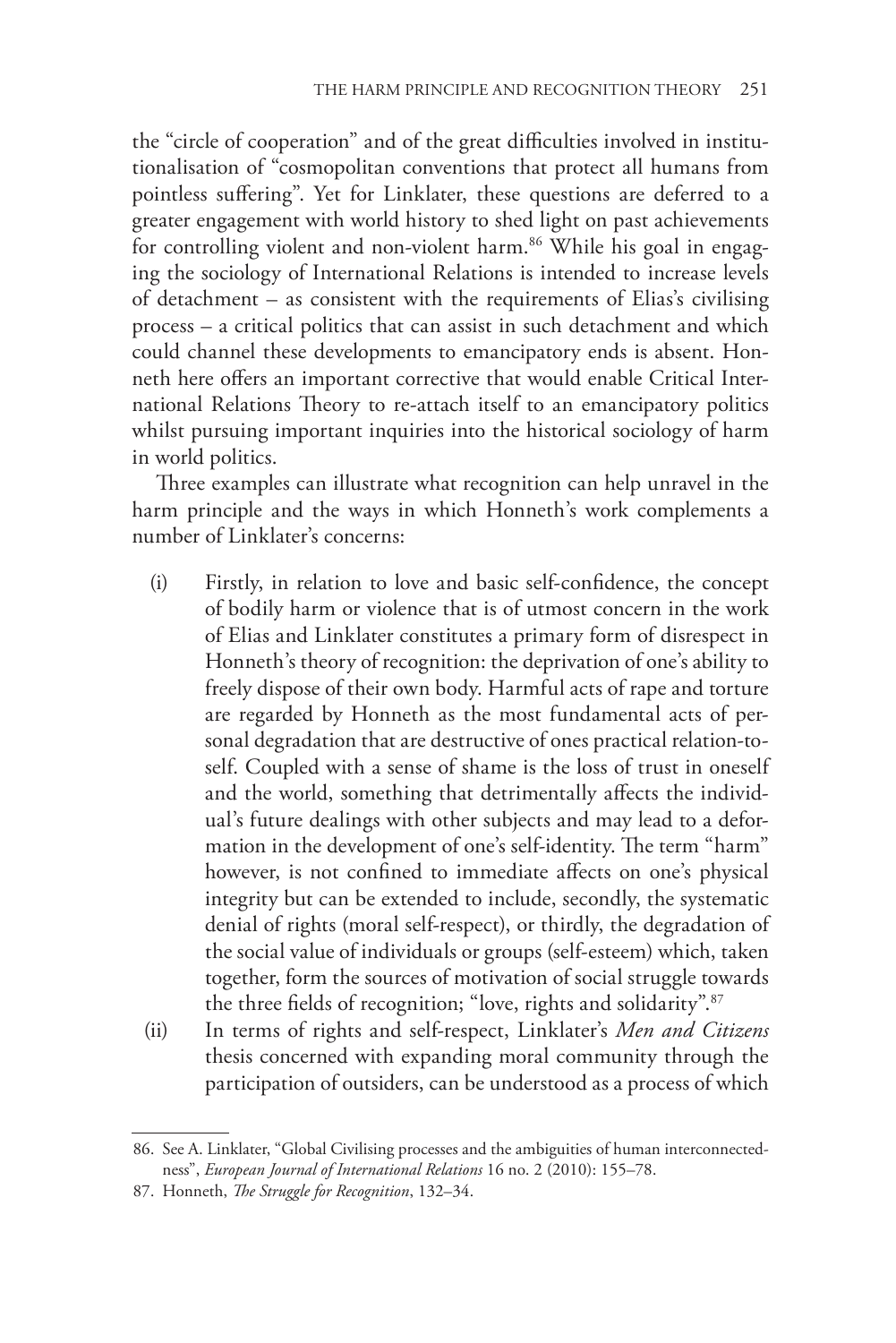the circle of rights and laws essential to the moral self-respect of persons/groups can be expanded across state borders. Here, recognition is fundamental to the institutionalisation of the rights of distant others to participate in decisions that affect them, a concern that has been an essential component of Linklater's emancipatory vision.88 It is only through a form of mutual recognition that the unequal moral significance of proximate and distant suffering – the privilege given to the suffering of the one's survival group over all others – can be overcome. This would also be inclusive of Linklater's concerns with the development of cosmopolitan harm conventions and his vision of the "triple transformation" of political community that both expands the rights of citizenship to an ever-widening circle and augments the content of what it means to be a bearer of such rights in international society.

(iii) In terms of solidarity and self-esteem, by overcoming existing form of the degradation of different cultures and peoples can lead to pacification of International Relations by increasing relations of solidarity in the world community. Here, solidarity offers a means to understand the processes by which increased social interactions may lead to civility, processes that remained otherwise vague in Elias's work. For Honneth, self-esteem involves a broad sense of what unique qualities or characteristics make an individual or group esteemed members of society. Yet, what is considered of social value is contingent on a range of historical and cultural factors: it is a fluid condition that subjects and groups struggle over.<sup>89</sup> Honneth uses the term "solidarity" to express the cultural conditions in which self-esteem becomes possible, a notion which suggests the ideal conditions for the expression of self-esteem are those forms of solidarity that are open, pluralistic and participatory, those that provide the conditions through which a broad array of qualities can be recognised as valuable. In this way, recognition theory offers a means to understand how the pacification of International Relations may take place via struggles to overcome the various forms of harm associated with degradation and attacks on individual or group integrity or different ways of life within international society.

<sup>88.</sup> See A. Linklater "Dialogic Politics and the civilising process", *Review of International Studies* 31 no. 1 (2005): 141–54.

<sup>89.</sup> Honneth, *The Struggle for Recognition*, 126ff.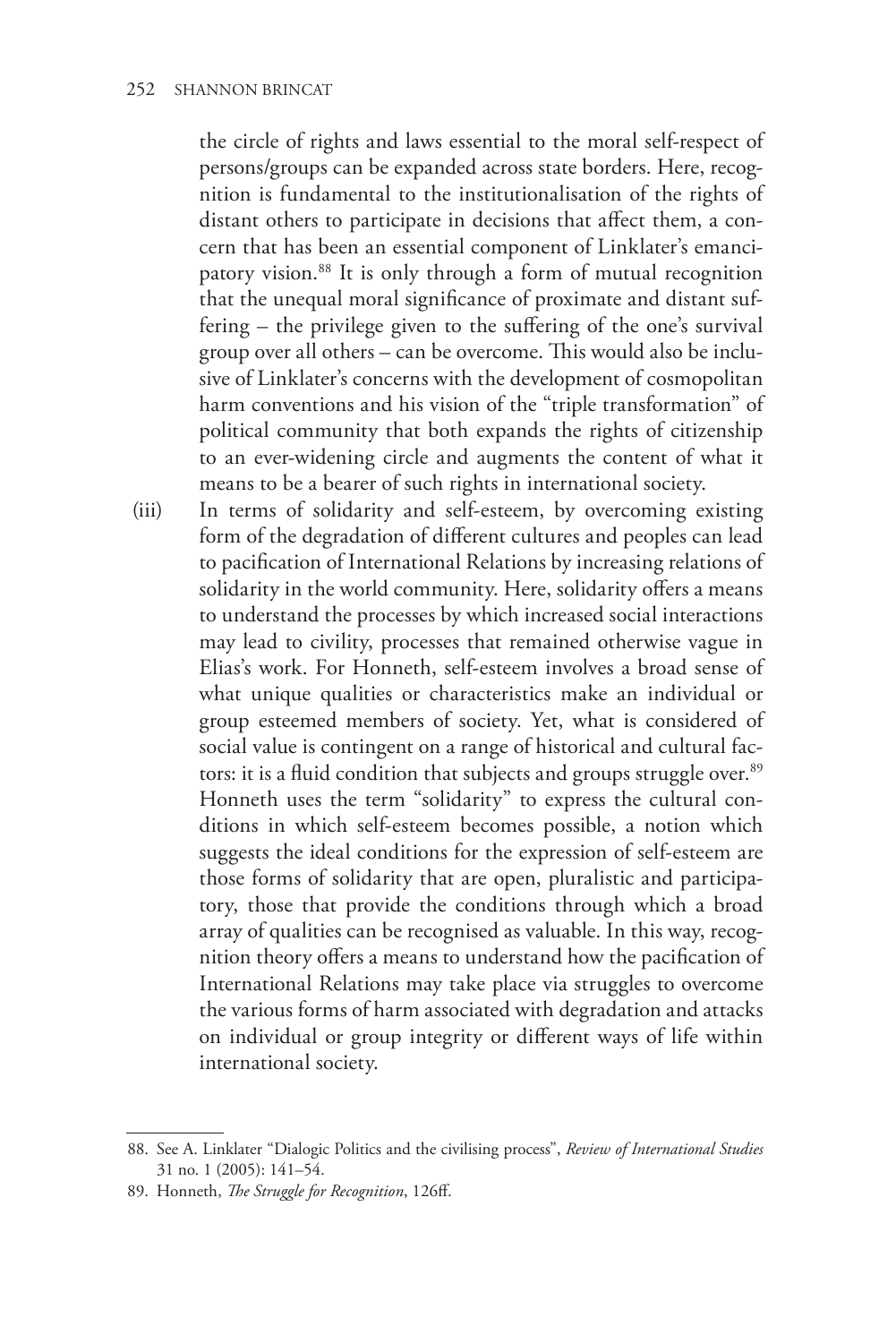#### **Conclusion**

This paper has illustrated the complementarity between Linklater's concern with the harm principle, Eliasian process sociology, and the precepts of Honneth's recognition theory. It was shown that while Elias's work offers a means to chart the civilising process historically, it lacks a means to understand how the harm principle could lead to more amicable social relations in world politics without relying on the authoritarian and repressive structures of the state. Moreover, because process sociology is explicitly 'nonpartisan' it fails to offer any means for deriving an emancipatory politics from the harm principle. In distinction, Honneth illustrates how recognition claims are both a motivating force for subjects in struggles over cessation of forms of harm to individual identity-formation and, at the same time, are the normative benchmark to evaluate the legitimacy of social norms and structures that are fundamental to self-actualisation. It is not about describing forms of social repression that have led to "civilised" relations as within Elias's account, but rather the augmentation of autonomy through the establishment of ideal formative conditions for self-identity throughout society. Misrecognition and disrespect do not simply warrant therapeutic intervention "but also political action" because patterns of disrespect are consolidated in social practices that can only be remedied through social struggle.90 Consequently, through recognition theory, focus shifts from descriptive historical narrative to historical praxis, from civility as a 'process' to history as struggles in the way socially acting subjects advance claims for recognition that may lead to the "progressive expansion" of such processes of recognition over time.<sup>91</sup> In all of these ways, Honneth offers a re-engagement with emancipatory politics that is otherwise lost in Elias's process sociology and Linklater's formulation of the harm principle. If, for Linklater, the task of Critical International Relations Theory remains to look for "evidence of cultural contradictions… [and] to reveal how these contradictions can be overcome by a more coherent account of the moral relations between the self, society and the other",<sup>92</sup> then recognition theory can assist with these endeavours as a complementary and allied research project. This suggests that recognition theory can help further the emancipatory politics of Critical International Relations Theory because it gestures towards an ideal vision of a global recognitive sphere capable of affirming all aspects of human difference and individuality and which can be expanded to include all human-beings.

<sup>90.</sup> J. Connolly, "Recognition and the Politics of Disclosure", (2010) (unpublished), 5.

<sup>91.</sup> M. Weber, "Hegel Beyond the State?", (2011) (forthcoming), 18.

<sup>92.</sup> A. Linklater, "A Postscript on Habermas and Foucault", in *Men and Citizens*, 222–23.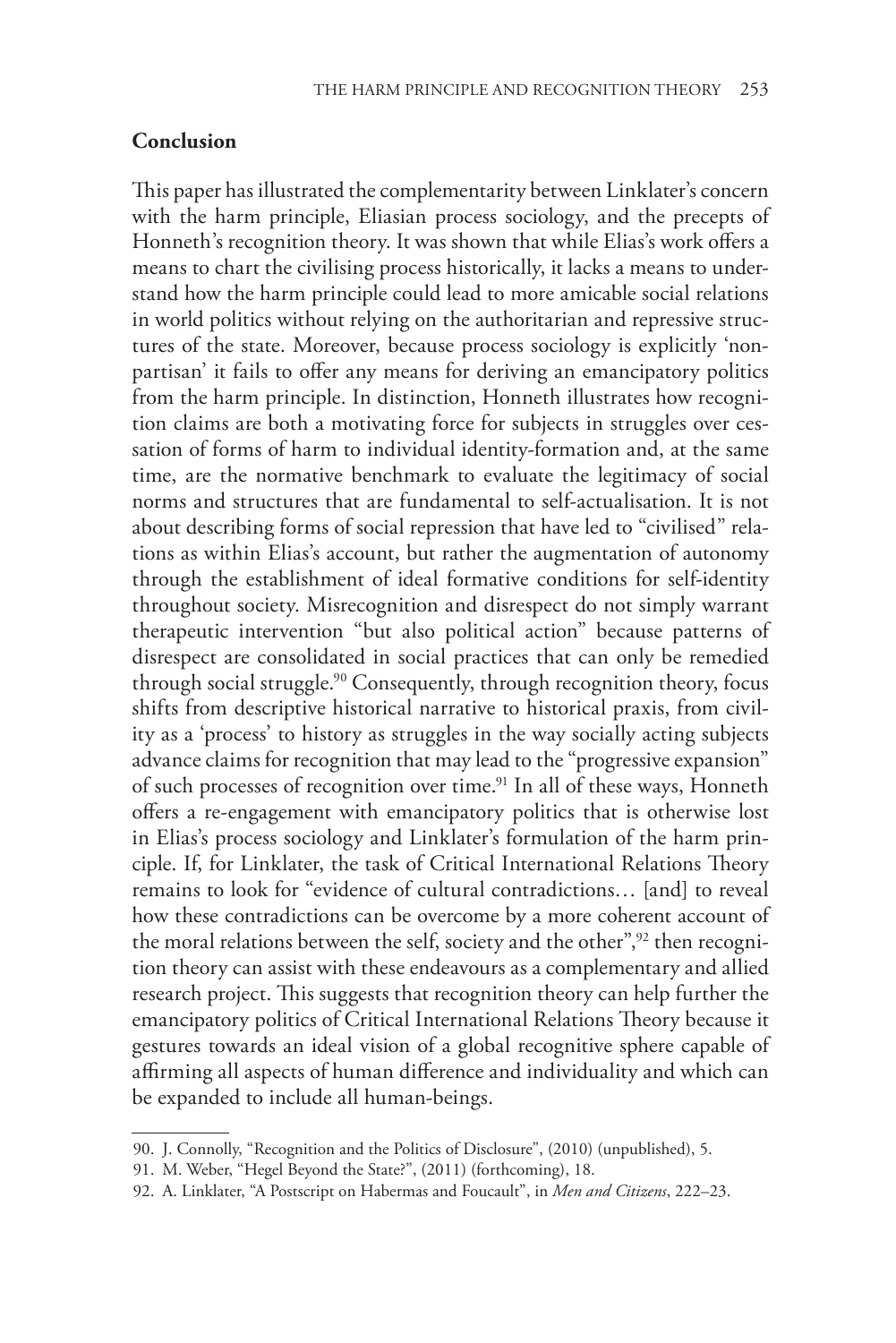**Shannon Brincat** is a University of Queensland Postdoctoral Research Fellow. He is editor of the three volume series *Communism in the 21st Century* (Praeger, 2014) and was a co-editor of *Critical Theory in International Relations and Security Studies: Interviews and Reflections* (Routledge, 2012). He is also the co-founder and co-editor of the journal *Global Discourse*. His current research focuses on recognition theory and cosmopolitanism in the context of debates surrounding climate change justice. He has articles published in the *European Journal of International Relations*, *Review of International Studies* and *Constellations*, amongst others.

#### **Bibliography**

- Adorno, T. W., E. Frenkel-Brunswick, D. J. Levinson and R. Nevitt Sanford. 1950. *The Authoritarian Personality*. New York.[AQ1]
- Anderson, J. 2000. "The 'Third Generation' of the Frankfurt School", *Intellectual History Newsletter*, 22.
- Anderson, J. and A. Honneth. 2005. "Autonomy, Vulnerability, Recognition, and Justice", in J. Christman and J. Anderson (eds). *Autonomy and the Challenges to Liberalism: New Essays*. New York: Cambridge University Press. http://dx.doi.org/10.1017/CBO9780511610325.008
- Collingwood, R. G. 2005. *An Essay on Philosophical Method*. Oxford: Oxford University Press.
- Connolly, J. 2010 (unpublished). "Recognition and the Politics of Disclosure".[AQ2]
- Cox, R. W. 1981. "Social forces, states and world orders: beyond international relations theory", *Millennium: Journal of International Studies* 10, no. 2, 126–55. http://dx.doi.org/10.1177/ 03058298810100020501
- Deranty, J. -P.. 2004. "Injustice, Violence and Social Struggle: The Critical Potential of Axel Honneth's Theory of Recognition", *Journal of Social & Critical Theory*, 5:1, 297–332.
- Diez, T. and J. Steans 2005. "A useful dialogue? Habermas and International Relations", *Review of International Studies* 31, no. 1, 127–40. http://dx.doi.org/10.1017/S0260210505006339
- Elias, N.. 1969. *The Civilizing Process: The History of Manners*, Vol. I. Oxford: Blackwell.
- Elias, N. 2009. "Address on Adorno: Respect and Critique", in N. Elias, *Essays III: On Sociology and the Humanities*. Dublin: University College Dublin Press.
- Elias, N. 1982, *The Civilising Process,* Vol. II. New York: Pantheon.[AQ3]
- Elias, N. 1982. *The Civilizing Process: State Formation and Civilization*, Vol. II, Oxford: Blackwell.
- Elias, N. 1996. *The Germans: Power Struggles and the Development of Habitus in the Nineteenth and Twentieth Centuries*. Cambridge: Polity Press.
- Elias, N. 2007. *Involvement and Detachment*. Dublin: University College Dublin Press.
- Feinberg, J. 1984. *Harm to Others: The Moral Limits of the Criminal Law*. Oxford: Oxford University Press.
- Forst, R. 2002. *Contexts of Justice: Political Philosophy Beyond Liberalism and Communitarianism*. Berkeley, CA: University of California Press.
- Foster, R. 1999. "Recognition and Resistance: Axel Honneth's Critical Social Theory", *Radical Philosophy* 94, no. 3.
- Fraser, N. 2003. *Axel Honneth, Redistribution or Recognition? A Political-Philosophical Exchange*. London: Verso.
- Griffiths, M. 1999. *Fifty Key Thinkers in International Relations.* New York: Routledge.
- Habermas, J. 1972. *Knowledge and Human Interests.* Boston: Beacon Press.
- Haacke, J. 1996. "Theory and Praxis in International Relations: Habermas, Self-Reflection, Rational Argumentation", *Millennium: Journal of International Studies* 25, no. 2, 255–89. http://dx. doi.org/10.1177/03058298960250020301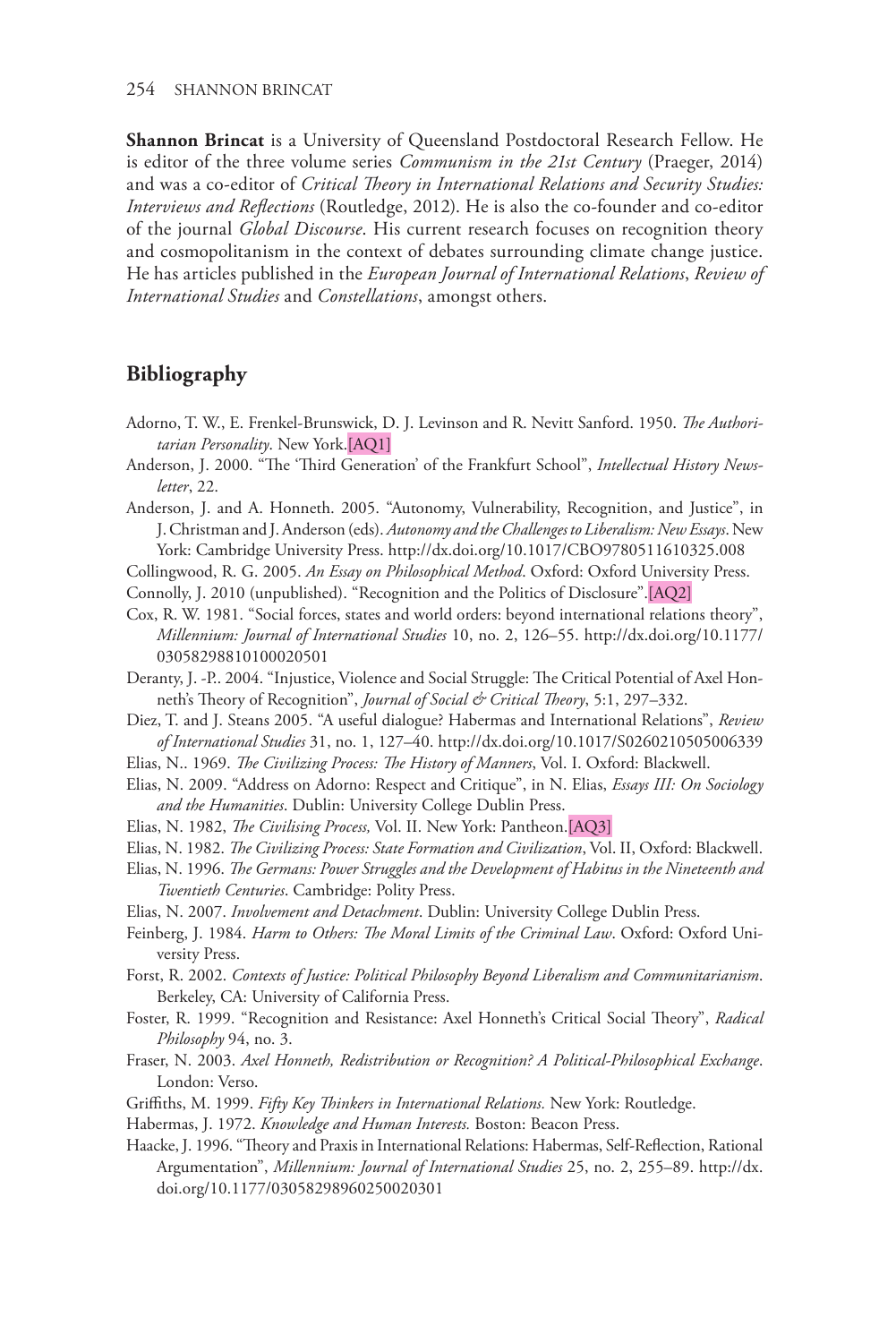- Haacke, J. 2005. "The Frankfurt School and International Relations" on the centrality of recognition", *Review of International Studies*, 31, no. 1, 181–94. http://dx.doi.org/10.1017/ S0260210505006376
- Heins, V. 2005. "Realising Honneth: redistribution, recognition, and global justice", *Journal of Global Ethics* 4, no. 2, 141–53. http://dx.doi.org/10.1080/17449620802194025
- Held, D. 1980. *Introduction to Critical Theory: From Horkheimer to Habermas*, Berkeley: University of California Press.
- Hoffman, M. 1991. "Restructuring, reconstruction, reinscription, rearticulation: four voices in critical international theory", *Millennium: Journal of International Studies* 20, no. 2, 169–85. http://dx.doi.org/10.1177/03058298910200021001
- Honneth, A. 1988, *Hans Joas, Social Action and Human Nature*. Cambridge: Cambridge University Press.
- Honneth, A. 1996, *The Struggle for Recognition*. Cambridge, MA: MIT Press.
- Honneth, A. 1997. "Is Universalism a Moral Trap? The Presuppositions and Limits of a Politics of Human Rights", in J. Bohman, M. Lutz-Bachmann, *Perpetual Peace: Essays on Kant's Cosmopolitan Ideal*. Cambridge, MA: MIT Press.
- Honneth, A. 2000. *Suffering from Indeterminacy: An Attempt at a Reactualisation of Hegel's Philosophy of Right*, Jack Ben-Levi (trans.). Amsterdam: Van Gorcum, 7–17.
- Honneth, A. 2004. (Interview with Gwynn Markle) "From Struggles for Recognition to a Plural Concept of Justice: An Interview with Axel Honneth", *Acta Sociologica* 47, no. 4.
- Honneth, A. 2007. "The Social Dynamics of Disrespect: On the Location of Critical Theory Today", in *Disrespect: The Normative Foundations of Critical Theory*. Cambridge: Polity Press.
- Honneth, A. 2012. "Recognition between States: On the Moral Substrate of International Relations", in T. Lindemann and E. Ringmar (eds), *The International Politics of Recognition*. Boulder, CO: Paradigm Publishers.
- Horkheimer, M. 1972, "Traditional and Critical Theory", *Critical Theory: Selected Essays*. New York, Herder & Herder.
- Kant, I. 1991. "The Contest of the Faculties: 'Is the Human Race Continually Improving?", in *Kant: Political Writings*, H. S. Reiss (ed.). Cambridge: Cambridge University Press.
- Lindemann, T. and E. Ringmar (eds). 2012. *The International Politics of Recognition The International Politics of Recognition*. Boulder, CO: Paradigm Publishers.
- Linklater, A. 1982. *Men and Citizens in the Theory of International Relations*. London: Macmillan.
- Linklater, A. 1990.[AQ4] "New Directions in International Relations Theory", in *New Horizons in Politics, Essays with an Australian Focus*, H. V. Emy and A. Linklater (eds), Sydney: Allen & Unwin.
- Linklater, A. 1990. "A Postscript on Habermas and Foucault", in *Men and Citizens in the Theory of International Politics*, [AQ4]Second Edition, London: Macmillan.
- Linklater, A. 1990,[AQ4] *Beyond Realism and Marxism: Critical Theory and International Relations*, 22. London: Macmillan Press. http://dx.doi.org/10.1057/9780230374546
- Linklater, A. 1991. "Course Outline". Melbourne: Monash University, December 1991.
- Linklater, A.. 1995. "Citizenship and Sovereignty in the Post-Westphalian State", paper presented at Faculty of Arts, Deakin University, Toorak, 6 April 1995.
- Linklater, A. 1998, The Transformation of Political Community. Columbia: University of South Carolina.
- Linklater, A. 2005. "Dialogic Politics and the civilising process", *Review of International Studies* 31, no. 1 (2005), 141–54. http://dx.doi.org/10.1017/S0260210505006340
- Linklater, A. 2007.[AQ5] "Public Spheres and Civilizing Processes", *Theory, Culture and Society* 24, no. 4, 31–7. http://dx.doi.org/10.1177/0263276407080091
- Linklater, A. 2007.[AQ5] "Towards a sociology of global morals with an 'emancipatory intent'", *Review of International Studies* 21, no. 1, 135–50. http://dx.doi.org/10.1017/S02 60210507007437